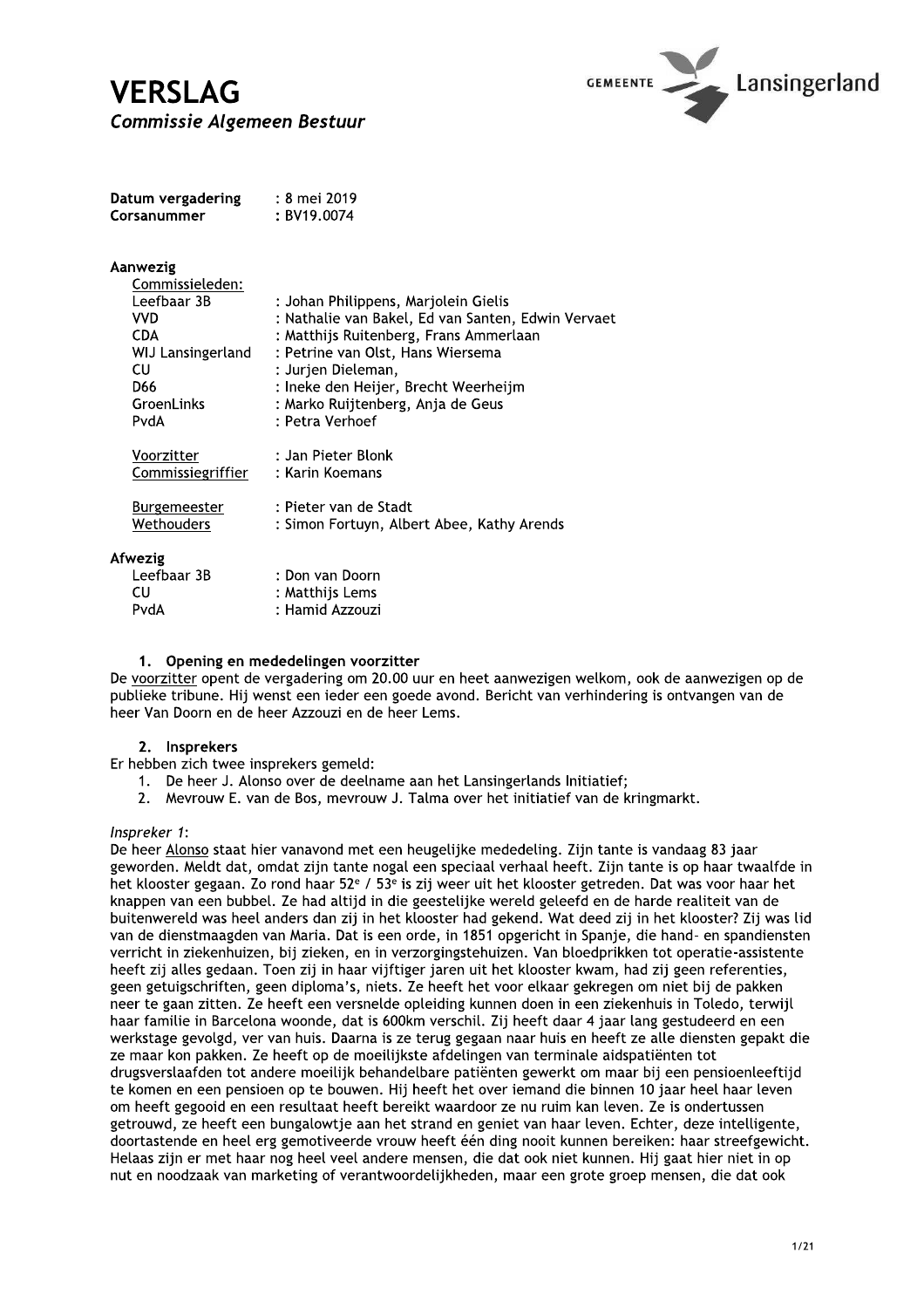niet kan, zijn de kinderen. Het is niet hun schuld dat er miliarden worden uitgegeven aan marketing, het is niet hun schuld dat ze de effecten van suiker in hun hersenen niet begrijpen, maar het is wel onze schuld als wij de verantwoordelijkheid, die we moeten dragen om hen op te voeden, niet nemen. Het is aan ons om die kinderen informatie te geven en hen middelen te geven om te begrijpen wat voeding voor hun kan doen en wat voeding voor hun doet op het moment dat ze het niet goed gebruiken. Dat is eigenlijk de reden dat hij hier staat. Tegen hem is gezegd, dat zijn plan een commercieel belang had. Zijn commercieel belang bestaat niet, want zijn inspiratie komt niet van het geld. Zijn inspiratie komt van zijn tante. Zijn tante, die zo hard heeft gewerkt, die zoveel dingen heeft gelaten en zoveel inzet heeft getoond om haar leven op orde te krijgen en toch dat ene ding, wat ze zo graag wilde, haar streefgewicht, nooit heeft kunnen bereiken. Het is niet haar schuld geweest. Daarbij wil hij het eigenlijk laten. Hij geeft het woord terug aan de voorzitter om te kijken of er nog verhelderende vragen zijn.

#### Inspreker 2:

Mevrouw Van de Bos had met mevrouw Talma een droom vanwege de leegstand in Bergschenhoek. Hun droom was om Bergschenhoek weer bruisend te maken. Ze hadden een idee n.a.v. winkels elders in het land om een kringmarkt op te zetten. Ze heeft al eerder uitgelegd wat dat inhoudt. Ze hebben onderzocht of hun initiatief mogelijk was. Ze begonnen onder aan een trap. Ze zitten niet in het ondernemerschap, dus het was wel een hele zoektocht van waar ze moesten beginnen. Hun begin was: zoek naar een pand en zoek naar vrijwilligers. Aanvankelijk leek het pand wel goed te komen. Er waren twee opties en daar zijn ze mee in zee gegaan. Maar het gaat over verschillende schijven eer dat ze bij de eigenaar of vastgoedbeheerder komen. Tegelijkertijd hebben ze een oproep gedaan in verschillende kranten om te kijken of er vrijwilligers bereid waren, want die zijn ook nodig in de winkel. Ze hebben alle mensen individueel gesproken en vorige maand zijn de werkgroepen gevormd en zijn ze aan de slag gegaan met financiën, met PR om te kijken hoe het pand ingericht kan worden als ze ermee aan de slag gaan. Er moest natuurlijk allang een projectplan ingediend zijn, maar het probleem was dat een week later dingen weer heel anders waren. Het was een beetje lastig om het projectplan al in januari helemaal af te hebben. Ze hebben uiteindelijk een hele enthousiaste groep vrijwilligers, 18 ondertussen, met heel veel ideeën en heel veel talenten. Ook is het VIP benaderd, daarvan stromen mondjesmaat ook vrijwilligers binnen. Ondertussen werd de huur van het pand, het DA-pand, steeds duurder. Eerst werd gezegd dat het 200m2 was, toen was het ineens 252m2. Het was geen € 180 maar € 185 per vierkante meter op jaarbasis. Toen ze intentieverklaring nodig hadden voor de tweede keer inleveren van het projectplan, bleken er ineens servicekosten bij te komen, terwijl de vorige mensen die er ook experimenteel hadden gezeten dat niet hoefden te betalen. Vorige week kregen ze te horen dat er 21% BTW over betaald moest worden, waardoor eigenlijk de huur te hoog werd. Dat is niet wat ze binnen kunnen krijgen per maand. De notaris attendeerde hen erop om te vragen of de BTW aftrekbaar is. Of dat dat er niet bij gerekend wordt, omdat de stichting het niet kan aftrekken. Er is weer contact gezocht met Sectie 5, de vastgoedbeheerder. Dat was niet mogelijk, omdat dan de beurswaarde van hun bedrijf dan zou dalen. Vraag niet naar de technische details, maar als burger vindt ze het heel lastig te begrijpen dat het voor hun meer oplevert dat een pand 3 jaar leeg staat, dan dat er iets gebeurt en er minder huur voor vangen. Dat kan zij niet begrijpen, maar het is zo. De huur van Sectie 5 werd dus € 5.200 per jaar en toen moest er ook ineens een 5-jarig contract getekend worden. Dat zagen zij niet zitten, omdat ze het als initiatief willen proberen. Gezien het feit dat het bij andere dorpen en steden heel leuk loopt, wil dat nog niet zeggen dat het in Lansingerland loopt. Op de Koningsmarkt hebben ze mensen benaderd, maar ook gewoon in het dagelijks leven komen mensen enthousiast naar hun toe hierover, dus ze hadden wel het gevoel dat het gedragen wordt. Ondertussen zijn ze ook gaan zoeken naar andere locaties, de Smitshoek, het pand naast de Jumbo, nog een keer benaderd. Ze zouden het verkocht hebben, maar de verkoop was niet doorgegaan. Ze krijgen echter het gevoel dat ze hen afhouden en aan het lijntje houden, dan dat ze echt toenadering zoeken. Toen ze dat vorige week zei, zei die mevrouw dat het eigenlijk liever verkochten dan met een huurder erin, omdat dat meer oplevert. Ondertussen hebben ze Pronkstuk nog benaderd, want die schijnt weg te gaan. Zeeman zijn ze nog aan het onderzoeken. Die chinees heeft interesse in het pand van Pronkstuk, misschien moeten ze dan naar het pand van de chinees. Kortom, het projectplan verandert met de week en ze kunnen daar nog niets over zeggen. Wat de financiën betreft, wil ze er nog wel even iets aan toevoegen. Er werd hun gevraagd hoe ze het geld voor elkaar kregen. Het idee was, dat als ze stellingen verhuren, dat ze met die opbrengst de huur zouden kunnen bekostigen. Online hebben ze een enquête gemaakt. 15% van de mensen die het ingevuld hebben, geven aan dat ze een stelling willen huren, ongeacht nog de huurprijs. 32% twijfelt of weet het nog niet en 53% zegt het niet te willen. Dat is heel reëel, dat kan. 200 mensen hebben de enquête ingevuld en dat zijn best wel veel mensen. Ze heeft een plaatje erbij gedaan van de extra activiteiten, die ze van plan waren of die in de vrijwilligersgroep naar boven kwamen. Gevraagd is of mensen daar eventueel interesse in hadden. In het schema is te zien, dat er best wel veel vraag is naar bijvoorbeeld het repaircafé en taalles. 6% van de mensen geeft aan mee te willen helpen. Veel mensen willen eenmalig helpen met het opbouwen van de winkel, maar veel mensen willen ook voor een paar dagdelen in de winkel werken. 20% weet het nog niet, maar als het eenmaal loopt, zien mensen hoe leuk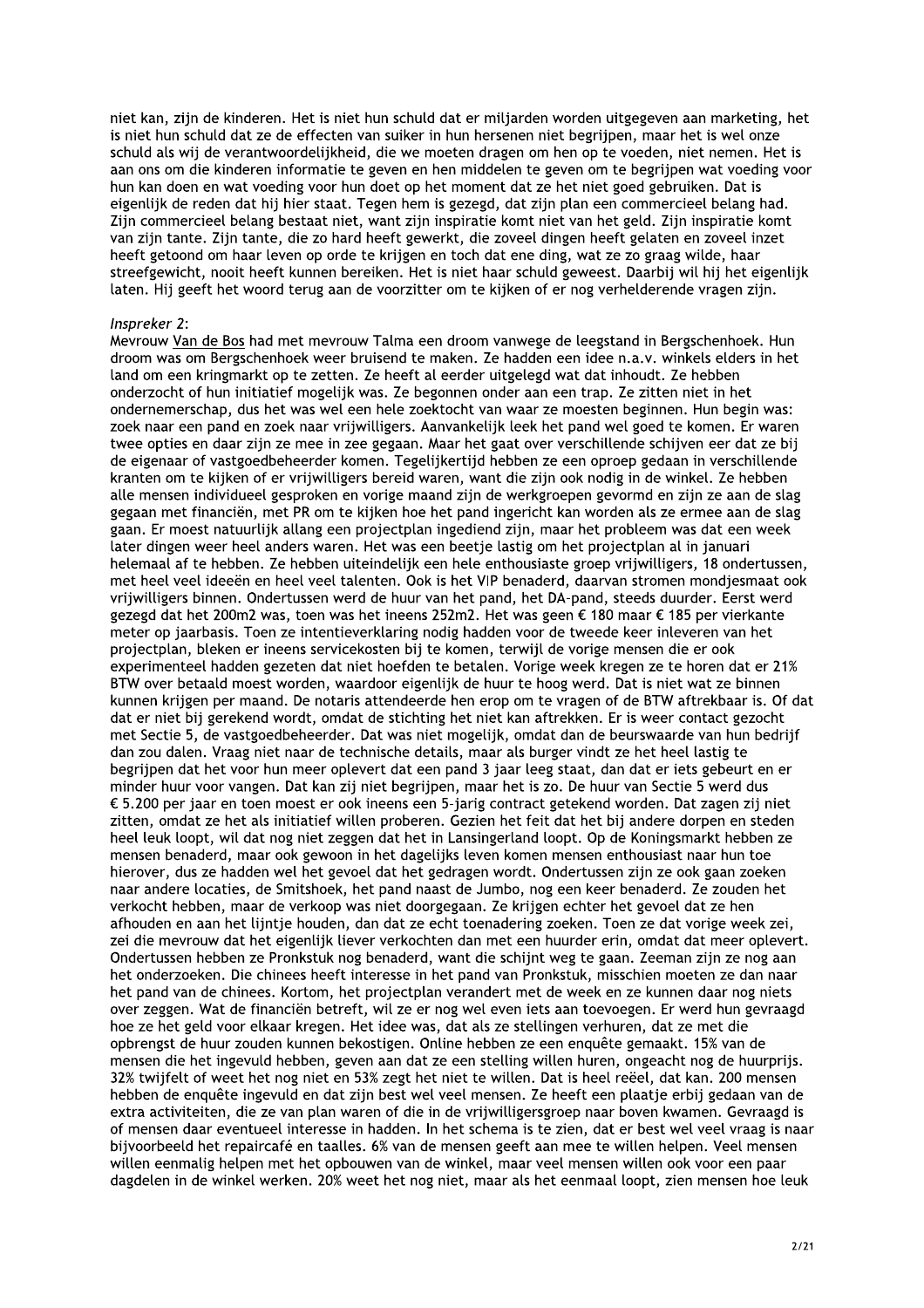het is. 74% wil het dus niet. Op 2 mei zijn ze nog met Pand 58 om de tafel gaan zitten, zij hadden ook interesse in hun project n.a.v. de flyer. Maar uit eerdere gesprekken bleek dat ze veel interesse hebben in de sociale activiteiten, maar de winkel had juist ten doel om Bergschenhoek bruisender te maken en om mensen die langs lopen te betrekken, maar ook voor mensen die er gericht naar toe komen door mond-tot-mond reclame. Alleen de sociale activiteiten was niet het doel wat zij voor ogen hadden. Dus het projectplan is geschreven, het verandert nog steeds, nog steeds zijn dingen onzeker, onduidelijk. Er was een vrij kort tijdsbestek om het te schrijven en om het kant en klaar te hebben. In juli krijgen ze pas te horen of ze in aanmerking komen voor de subsidie, dus er zijn heel veel maanden waarin niks gebeurt. Ze hebben twijfels over de start van de Kringmarkt en dat doet heel veel zeer. De vrijwilligers zijn vanavond mee gekomen. Het gaat hun echt aan het hart. Ze weet niet of de gemeente er nog iets aan kan doen. Ze las in de krant dat er € 1,5mln beschikbaar was. Misschien kan het pand naast de Jumbo gekocht worden ofzo.

Mevrouw Gielis vindt het heel moedig. Het moet een enorme teleurstelling zijn, dat zo'n droom niet zo gerealiseerd kan worden zoals ze dat dachten. Insprekers schrijven en zeggen: we durven het niet aan. Bedoelen zij 'niet' of 'nog niet'? Kan inspreker uitleggen wat Pand 58 is? Waar? Mevrouw Van de Bos bedoelt eigenlijk 'nog niet'. Mocht iemand met een beland iets komen, dan hangt de strop niet zo aan hun nek in het geval het mis gaat en dat er 5 jaar betaald moet worden. Ze doen dit ernaast. Het is gewoon hobby. Ze leveren er salaris voor in, heel veel vrije tijd. Het is niet de bedoeling dat ze haar huis moet verkopen. Aanvankelijk leek het op te brengen te zijn, maar de huur werd steeds hoger, er kwamen steeds schepjes bij. Pand 58 zit hiernaast. Dat is een groep mensen, die goed willen doen voor de gemeente. Ze hebben voor ogen, dat ze een repaircafé willen hebben, maar ze hebben ook knutsel- en creamiddagen. Jobmaatje, schuldmaatje. Zij vinden die sociale activiteiten heel interessant, omdat daar veel vraag naar is in de gemeente.

Mevrouw Den Heijer heeft ontzettend veel bewondering en waardering voor hun tomeloze inzet. Dat vindt ze echt fantastisch. Dit is te jammer om te laten schieten. Als insprekers hard bezig zijn om pogingen te wagen, vindt zij dat de gemeente dat eigenlijk ook moet doen. De voorzitter merkt op, dat dit niet haar eerste termijn is. Alleen vragen. De vraag van mevrouw Den Heijer is of ze ook contact hebben gezocht met de centrummanager van Bergschenhoek. Die heeft de gemeente inmiddels. Die kan misschien een bemiddelende functie vervullen in deze zoektocht. Mevrouw Van de Bos vraagt of de heer T. Appel bedoeld wordt. Daar heeft ze nog geen contact mee gehad, omdat ze de handen vol hadden aan de dingen die wel gedaan zijn. Dit is iets wat ze erbij doen en het is er nog niet van gekomen of nog niet op hun pad gekomen om daar naartoe te gaan. Ze heeft van hem gehoord.

De heer Ruitenberg bedankt insprekers voor de inspraak. Heel moedig om dat hier en ook zo kwetsbaar te zeggen. Zoveel inspanning. In hoeverre is gekeken naar niet commercieel vastgoed, wat dan misschien niet direct in het centrum ligt, maar wel in de buurt, bijvoorbeeld van kerken, die nog weleens ruimten over hebben. Zoals de Paardenstal de plek is voor de kringloopwinkel in Berkel. Mevrouw Van de Bos legt uit dat de panden, die zij genoemd heeft, allemaal aangeraden zijn: kijk eens hier, kijk eens daar. Die hebben ze allemaal nagelopen. Ze waren of niet geschikt of al bezet. In de enquête is de vraag ook uitgezet, al is het maar een gymzaal in een woonwijk. Ze willen in een woonwijk, het liefst in het centrum, maar niet op een industrieterrein. Dan gaat de ontmoeting voorbij. Ze ziet mensen niet 's avonds naar een industrieterrein fietsen om daar een clubje bij te wonen.

Mevrouw De Geus hoort inspreker zeggen, dat ze eventueel ook in een woonwijk wil. Daarmee verlevendigt ze dan niet het centrum van Bergschenhoek. Is het dan een mogelijkheid dat ze in een ander dorp begint in een centrum. In Bleiswijk staat er ook al jaren een pand leeg. Is dat een optie? Mevrouw Van de Bos vraagt welk pand ze bedoelt. Mevrouw De Geus bedoelt het pand van Spruyt, aan de Dorpsstraat, tegenover de Turkse bakker. Mevrouw Van de Bos heeft hier ook naar gekeken. Dit pand is al verkocht.

## 3. Vaststelling verslag vorige vergadering d.d. 3 april 2019

Er zijn geen wijzigingsvoorstellen binnen gekomen. Het verslag wordt ongewijzigd vast gesteld.

## 4. Vaststelling agenda en inventarisatie rondvragen

De agenda wordt ongewijzigd vastgesteld.

## Inventarisatie rondvraag:

Er zijn 3 rondvragen aangemeld, van L3B, CDA en WIJ. Ze gaan alle drie over hetzelfde onderwerp: de standplaatsen in het centrum van Berkel.

## 5. Bespreekpunten: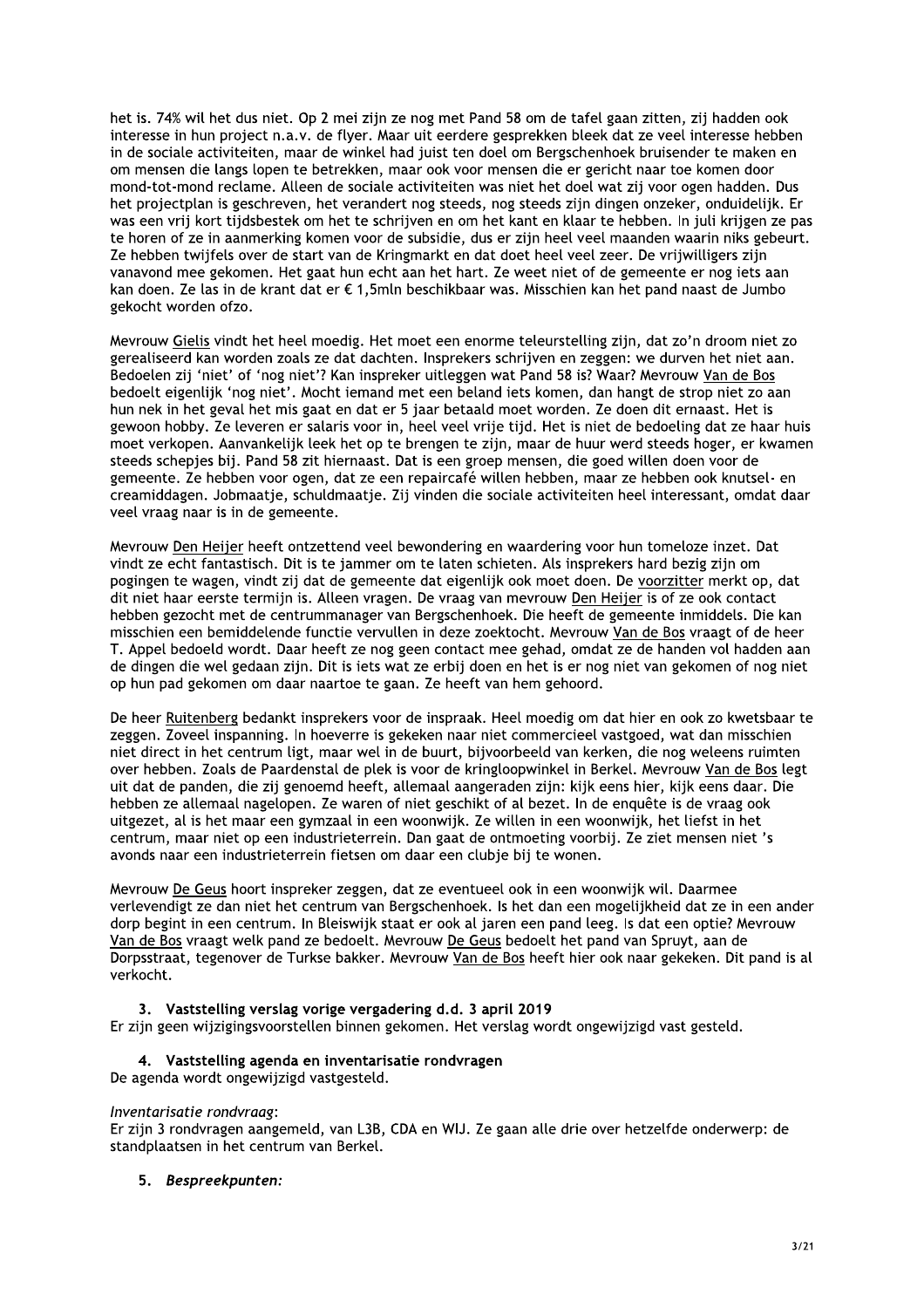Er zijn geen bespreekpunten.

- 6. Stukken ter advisering aan de raad:
- 6.a Besluit deelname initiatieven van het Lansingerlands Initiatief aan 'Verkiezing Lansingerlands Initiatief'

## Commissiegriffier: De geluidsopname heeft bij deze alinea een klein gedeelte van de vergadering overgeslagen.

De heer Dieleman geeft aan dat de volgende stap in de procedure van het Lansingerlands initiatief voorligt, na de presentaties van een tijdje geleden. De toets die het college heeft uitgevoerd, geeft een goed beeld. Hij kan zich vinden in het voorstel van het college om het initiatief 'bewegen op scholen' te laten afvallen vanwege het commerciële karakter van het initiatief. Het doet echter niets af aan de waarde die wij hechten aan bewegen en gezond eten op school,

De heer Dieleman ziet verder dat er nogal wat verschil is tussen de verschillende initiatieven. De CU vindt ze allemaal echt hartstikke gaaf. Er zitten echt hele mooie plannen tussen, misschien grote kans om die ook te realiseren in de kernen dankzij de mensen die daartoe het initiatief hebben genomen. Maar er is wel te zien, dat het ene initiatief al een stuk verder is in de uitwerking en een stuk makkelijker uitvoerbaar is dan een ander initiatief. Dat maakt de CU niet perse wat uit. Er is één keer eerder een ronde van het Lansingerlands Initiatief gedaan, maar er waren toen best een aantal initiatieven die nog niet helemaal uitgewerkt waren, waarvan men zich afvroeg of het lekker zou gaan lukken, maar inmiddels ligt er een labyrint in het Annie M.G. Schmidtpark, er is een zangfietspad, waarvan het eerste bordje inmiddels is gejat. Kan de wethouder verkeer daar nog iets mee? Hoeft niet beantwoord te worden, is gewoon even een tip. Er staat een tolhek in de Groenzoom. Dus ook van initiatieven die toen nog niet allemaal even ver uitgewerkt waren, is te zien dat het inmiddels is gelukt. Dat vertrouwen heeft de CU ook bij de initiatieven die nu voor liggen. Hij sprak voor deze vergadering nog even een aantal collega-raadsleden. Als het mis zou gaan en als het toch onverhoopt niet zou lukken, dan moet er nog wel een mogelijkheid zijn om als gemeente iets te doen met de subsidie, die is verstrekt. Het zou jammer zijn als de gemeente wel subsidie geeft en vervolgens blijkt dat het niet kan en daarmee is die subsidie in rook op gegaan, om het even niet netjes te zeggen. Dat zou toch een gemiste kans zijn. Volgens hem biedt de algemene subsidieverordening ruimte om voorwaarden te stellen aan de realisatie van initiatieven, in art.12 als hij zich niet vergist. Wellicht kan er nog iets over opgenomen worden in de subsidiebeschikking die uiteindelijk de deur uit gaat. Dan is er het initiatief van de Kringmarkt, waarover zojuist is ingesproken. Als hij de inspraak beluistert, en hij vindt dit lastig, want hij vindt het echt een heel gaaf initiatief en ook de fractie vond het echt een verrijking op de verschillende kringloopwinkels die er al zijn in de gemeente, maar als hij nu kijkt naar wat er ligt en met de zojuist gegeven inspraak, dan twijfelt hij of het op dit moment rijp genoeg is om deel te nemen aan de stemronde in het Lansingerlands Initiatief. De kans is te groot dat men tegen nog zoveel hobbels aanloopt, omdat het nog continu zo veranderlijk is, dat het nu niet rijp genoeg is om naar die stemronde toe te gaan. Hij zou zo wel graag van het college willen horen wat eventueel dan nog mogelijk is in het meedenken. Het is een privaat initiatief, dat is hartstikke gaaf. De gemeente hoeft dit echt niet meteen over te nemen en te gaan regelen, maar wellicht kan de gemeente en haar netwerk en de ambtelijke organisatie, die ook een heleboel plekken kent in Bergschenhoek en andere kernen, nog jets verzinnen voor dit initiatief. Dan met de toelichting van het college straks erbij denkt hij dat het goed is om dit initiatief nu uit de stemronde te halen, als gemeente positief te bekijken wat de gemeente kan betekenen om het toch te realiseren samen met de initiatiefnemers van de Kringmarkt en welk steuntje de gemeente kan betekenen, maar dat het helaas niet gaat lukken in deze ronde van het Lansingerlands Initiatief. Dan blijft een aantal initiatieven over en dan zou er geen stemronde meer komen, maar daar gaat de portefeuillehouder vast iets over toelichten. Dank u wel.

Mevrouw Gielis zegt dat inspreker vanavond helaas een ander licht heeft geworpen op hetgeen in haar fractie besproken is en zoals L3B erin stond. Ze vindt het heel jammer, dat er zoveel tegenslagen zijn in zo'n prachtig initiatief, waar iedereen alleen maar positief over kan zijn. Maar L3B onderschrijft de woorden van de heer Dieleman. Op dit moment is het in de ogen van L3B heel moeilijk om daar nu een 'go' op te geven. Het geeft werpt een ander licht op zoals ze vandaag in zaten. Helaas voor de heer Alonso is de term 'afvallen' voor hem niet positief, want L3B onderschrijft het advies van het college om dit onderwerp te laten afvallen uit deze race. De Eetbare Berm en de Hichte, ja, daar staan alle lampjes op groen. Dat vindt L3B helemaal fantastisch. Bij L3B volledig geen twijfel, dat dat mooie en praktisch uitvoerbare initiatieven zijn. Dan de Trekschuit, ja, hoe mooi kan het zijn in de toekomst van het dorp. De kern van Berkel moet nog ontwikkeld worden. Bij de Trekschuit zijn ook nog onderwerpen en dingen die ontwikkeld moeten worden. Er zijn nog wat vraagstukken. Die kunnen mooi meelopen in de ontwikkelingen, die de kern van Bergschenhoek moet gaan doormaken. Dat kan hand-in-hand gaan. De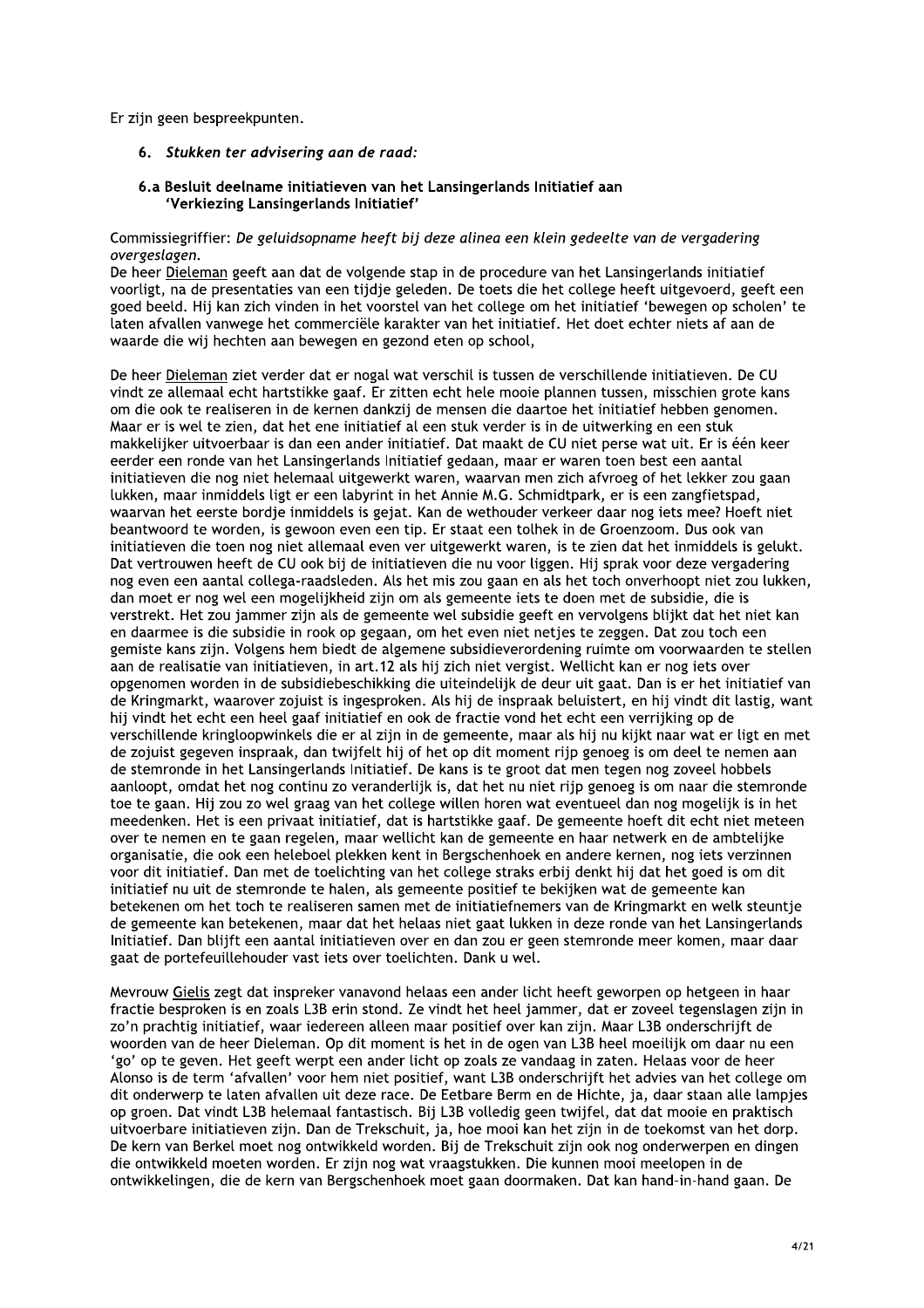yragen over financiën of vergunningen van hoogheemraadschap of technische, praktische problemen, die kunnen met elkaar ongetwijfeld opgelost worden. Er is alleen een vraag en ook die heeft de heer Dieleman al voor haar voeten weg gemaaid. Wat als er nu 'ja' gezegd wordt tegen die financiën en het zou onverhoopt, gaat ze niet van uit, toch niet slagen in de toekomst, hoe zit het dan met het geld wat beschikbaar gesteld wordt? Verder roept L3B op om de Kringmarkt vooral niet te laten vallen en door te gaan met dit prachtige initiatief. Ga in gesprek met alle partijen en wie weet is er volgend jaar een nieuwe mogelijkheid. Heel veel succes in ieder geval.

Mevrouw De Geus wil eerst met de Hichte en de Plukberm beginnen. Dat zijn prachtige initiatieven en vooral de Plukberm is helemaal des GLs. Wat wil men nog meer dan bomen, vruchten, plukken en de mensen ermee bezig te laten zijn. De Trekschuit heeft nog een aantal haken en ogen. Het is maar de vraag of het allemaal rond kan komen op korte termijn en of de gemeente er geen geld aan weg geeft, maar op zich is het een goed initiatief om daar een cultuurgebied te ontwikkelen met de R.K.-kerk en de zalen die erbij zijn en de parochietuin. Dan komt ze op het initiatief van de Kringmarkt. GL vindt dat een prachtig initiatief voor het verlevendigen van de kern in Bergschenhoek. Het is zeer duurzaam. Ze vindt wel dat ze de dames een beetie laten aanmodderen. Ze vraagt zich af of er niet iets door de gemeente gedaan kan worden om ze te helpen, om dit initiatief tegemoet te komen, voor het verlevendigen en het verduurzamen van Bergschenhoek. Dank u wel. De heer Van Santen vindt dit een mooie oproep. Heeft mevrouw De Geus daar zelf dan een idee bij? Mevrouw De Geus heeft dat niet op dit moment. Ze weet niet of er iemand in de gemeente is, die zich daarmee bezig houdt. Het popt ook ineens op, omdat ze dit net gehoord en gelezen heeft. Ze heeft er zelf nog niet over nagedacht, maar ze zou het wel fijn vinden als de dames een beetje steun zouden kunnen krijgen. Dank u wel.

Mevrouw Verhoef bedankt het college voor de duidelijke uitleg. De toets die zij hebben gedaan is wat de PvdA betreft goed uitgewerkt. Wat de initiatieven aangaat: de beslissing of het initiatief van de heer Alonso niet te laten doorgaan, daar staat haar fractie achter. Ook de PvdA vindt natuurlijk preventie van overgewicht en diabetes belangrijk en hoe eerder men in het leven begint, hoe beter. De voedselomgeving is een Luilekkerland, dus het is heel belangrijk om kinderen daar goed in te onderrichten, wat wel en wat niet. Ook om ouders daarin mee te nemen. Maar vanuit het Voedingscentrum, scholen, sportles op school, de sportvisie, is er aandacht voor. Sporten in de buitenruimte, goede fietspaden. Op zich is dit commerciële initiatief niet nodig, maar het belang is natuurlijk evident. De andere voorstellen. In de ogen van de PvdA biedt ieder voorstel iets leuks, iets recreatiefs voor bepaalde doelgroepen. Het gaat om recreëren, binden met de natuur, met voedsel, hoe dat groeit, hoe men dat zelf ook kan verbouwen, historisch besef via zo'n vrachtschuit, allemaal mooie initiatieven, die de PvdA eigenlijk allemaal van harte steunt. Bij de Kringmarkt denkt zij dat het heel belangrijk is, dat er in ieder geval een ruimte op korte termijn beschikbaar komt. Er zijn ook nog wel andere vragen. Of het in deze ronde mee kan, kan ze niet goed beoordelen, maar ze krijgt net als de andere fracties wel het gevoel dat het heel lastig wordt. Ze hoopt wel, dat er op termijn dan toch een oplossing gevonden kan worden. Misschien moet het gewoon wat kleiner beginnen, niet met een hele winkel, maar misschien met een paar schappen in een al bestaande plek. Eerst maar eens uitproberen en van daaruit grote groeien. Dat zou een suggestie zijn van de kant van de PvdA. Daarmee heeft ze alles gezegd wat ze wilde zeggen. Bedankt.

Mevrouw Van Olst vindt alle voorstellen heel mooi en nuttig. WIJ steunt wel het voorstel van het college, in die zin dat het voorstel van de heer Alonso een hele mooie insteek is, waar WIJ ook zeker achter staat, maar het is niet geschikt voor het Lansingerlands Initiatief. WIJ vond de Kringmarkt echt een waanzinnig leuk idee. Heel knap en moedig dat dit zo geventileerd wordt. Ze is heel benieuwd of de wethouder nog verder mee kan denken. Haar fractie zat een beetje te filosoferen, net als mevrouw Verhoef zei, begin met een aantal rekken in de Stander of in de bibliotheek. Misschien kan dat wel. Dat hoort ze graag. Verder de Trekschuit, die nog wat vaag is. Ze hoort ook graag van de wethouder wat er met het geld gebeurt, mocht het niet door gaan. Dat was het, dank u.

De heer Ruitenberg wil allereerst alle indieners van het Lansingerlands Initiatief hartelijk bedanken. Het CDA vindt het erg mooi om te zien hoeveel creativiteit en bruisende ideeën in deze samenleving aanwezig zijn en alle ingediende initiatieven kunnen, wat het CDA betreft, toegevoegde waarde hebben al voldoen ze niet allemaal aan de criteria en kunnen ze daarom ook niet allemaal door naar de volgende ronde. Dat neemt niet af, dat het CDA er veel waardering voor heeft, voor alle inspanning en bruisende ideeën. Dan de inhoud. Het CDA is het eens met het collegevoorstel, dat het burgerinitiatief Voedingsadvies op school niet voldoet aan de criteria, die in de verordening gesteld zijn en dat die derhalve afvalt voor de volgende ronde. Daarmee wil het CDA niets af doen aan de waarde van het voorstel. Het CDA doet dan ook de indiener de suggestie om in gesprek te gaan met wethouder Van Tatenhove, die over de WMO hier in Lansingerland gaat, want wellicht past het wel in dat beleidskader. Daar zijn ook allerlei subsidies e.d. omheen. Verder is het CDA het ook eens met het college, dat de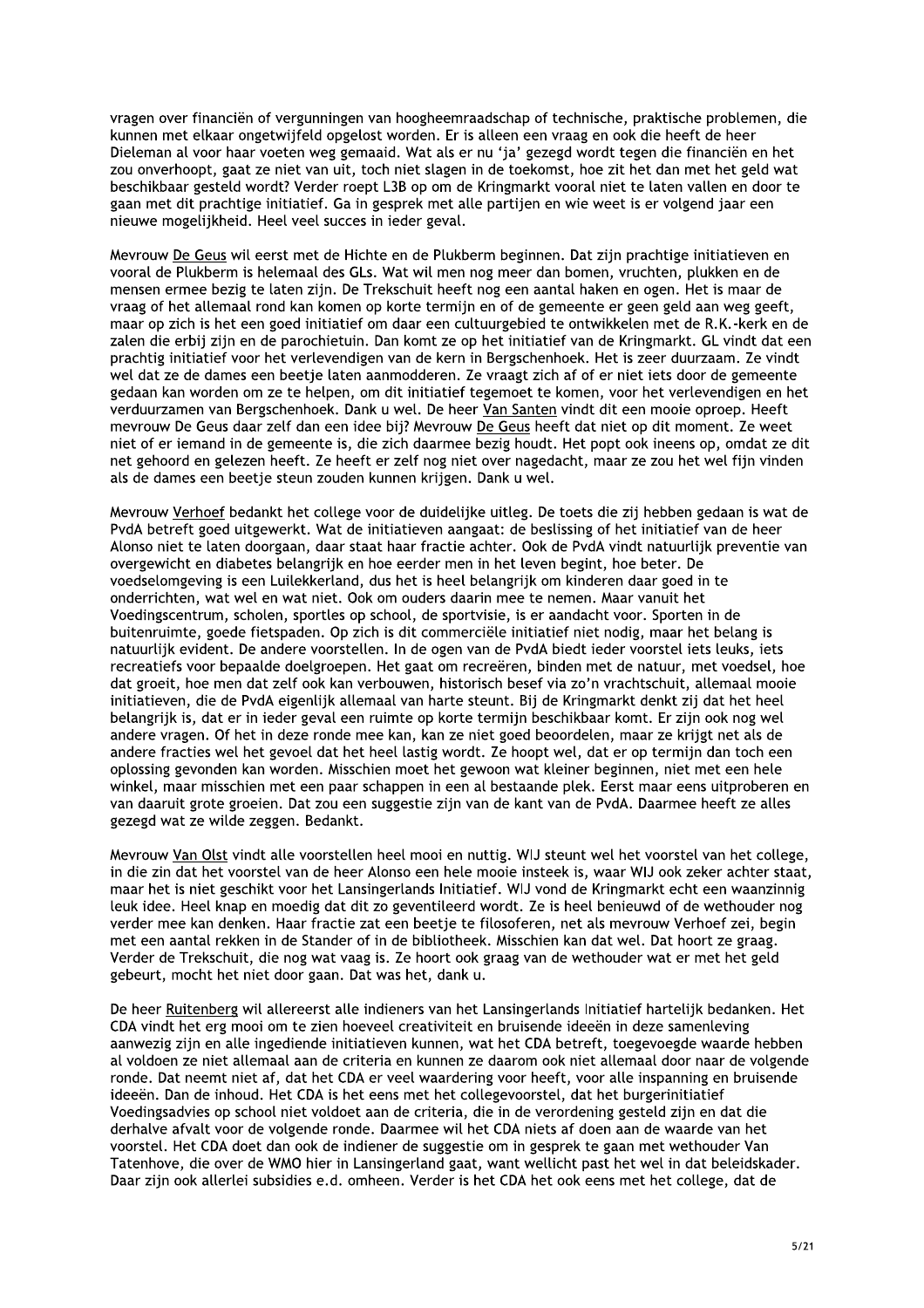initiatieven Pleisterplaats De Hichte en de Plukberm voldoen en dus wel door kunnen naar de volgende ronde. Bij de Plukberm wil het CDA de aantekening maken, dat een plukberm naast de drukke N209 eigenlijk niet zo'n goed idee is, maar die bij het sporthoekpad wel. De reden hiervoor is, dat bekend is dat bermen langs drukke wegen over het algemeen relatief zwaar vervuild zijn en dat goederen die men daar plukt niet geschikt zijn voor directe consumptie. Koeien mogen niet grazen langs de rijksweg, dat is niet toegestaan juist vanwege die vervuiling. Hij zou de suggestie willen doen om die 100m2 langs de N209 niet mee te nemen en alleen te focussen op het sporthoekpad. Blijven over de initiatieven Trekschuit en Kringmarkt. Bij beide is het zo, dat ze niet helemaal aan de criteria voldoen en eigenlijk nog niet helemaal af zijn, om het maar zo te zeggen. In de voorbereiding had het CDA genoteerd dat de grootste twijfel bij de Kringmarkt zat, omdat het wel een onzeker idee is, dat er binnen een maand opgezegd kan worden en dat men er dan uit zou moeten en dat dan daarmee de bijdrage van de gemeente en het initiatief gelijk zou verdwijnen. Het is moeilijk om goede panden te vinden en als men jets heeft wat dan weer verdwijnt, is er hetzelfde probleem. Het is wel een heel goed idee, want het zou echt kunnen bijdragen, sowieso voor de circulaire economie. Er zijn twee kringloopplekken, maar die zijn allebei in Berkel. Voor Bergschenhoek of Bleiswijk zou het best een toegevoegde waarde kunnen zijn. Probeer te focussen op maatschappelijke panden, want er is een lage huurprijs nodig om zojets als dit rond te kunnen krijgen. En wellicht niet altijd open, maar zoals de Paardenstal in het verleden, alleen op zaterdag- en woensdagmiddag, dan is het wat beter behapbaar voor de organisatie. Het CDA had er moeite mee, dat er een onkostenvergoeding voor de initiatiefnemers in de begroting staat. Dat is toch net even wat anders dan een vrijwilligersvergoeding. Hij wil wel even in alle oprechtheid zeggen, dat het CDA dat eigenlijk niet helemaal vindt passen bij een burgerinitiatief als dit. Dan de Trekschuit. Het CDA vindt de Trekschuit een heel mooi en origineel initiatief, dat heel goed zou kunnen passen bij cultuur aan het lint, waar nu de katholieke kerk van Berkel nadrukkelijk mee bezig is, waarbij het Koetshuis is ontwikkeld als nieuwe culturele ruimte. Die trekschuit zou er dan tegenover komen te liggen en dat is een heel mooi passend iets. Het CDA kan zich er veel bij voorstellen. Het voorstel is best wel ver uitgewerkt, in die zin dat helder is wat er moet gebeuren, wat de kosten zijn. Alleen is nog niet helemaal helder wie naast de gemeente definitief een toezegging doet om te gaan bijdragen. Dat is voor het CDA wel voorwaardelijk. Als het door gaat naar de volgende ronde kan pas een definitief akkoord gegeven worden als er zekerheid is over de andere bijdragers aan dat plan. Even terug naar de Kringmarkt. Zeker gezien wat er vanavond gezegd is en dat het CDA al eerder twijfels had, zou het CDA de suggestie willen doen dat de gemeente samen met de initiatiefnemers eens heel goed gaat kijken naar potentiële plekken en ook naar hoe het er dan goed uit zou kunnen zien. Dit is echt een prachtig initiatief in de volgende ronde, volgend jaar, waarbij alle smileys vooraf natuurlijk op groen zijn gezet.

Mevrouw Van Bakel merkt op, dat er al veel gezegd is over deze mooie initiatieven, die een hele mooie bijdrage kunnen leveren aan deze gemeente. Veel waardering daarvoor. Er wordt gevraagd om in te stemmen met alle initiatieven, behalve het initiatief Voedingsadvies op school. Daar kan de VVD inderdaad prima mee leven. Alleen zet de VVD vooralsnog een vraagteken bij de haalbaarheid van het terughalen van het vrachtschip, omdat er nogal wat onzekerheden worden gepresenteerd. Als het niet uitvoerbaar blijkt te zijn, is de vraag of het budget dan mee gaat naar 2020. Wat de kringloop betreft, stelt de VVD, net als L3B, voor om volgend jaar wellicht opnieuw mee te dingen naar subsidie. Dus om een nieuwe poging te doen, als het financieel wat beter rond te krijgen is. Het is echt een prachtig initiatief, wat past in deze tijd. Het zou zonde zijn als men dat verloren laat gaan. Eén puntje wel. De VVD deelt de opvatting van de heer Ruitenberg, namelijk dat er wat moeite is met de onkostenvergoeding. Wellicht dat daar ook nog naar gekeken kan worden. Dat viel haar op een later moment op. Ze wenst ze in ieder geval veel succes bij het plan van aanpak en ze hoopt dat de gemeente mee kan kijken naar eventuele mogelijkheden. Hier wil ze het bij laten.

De heer Weerheijm begint met het bedanken van alle indieners voor alle goede ideeën in deze tweede editie van het Lansingerlands Initiatief. Hij hoopt dat het allemaal succes gaat opleveren en ook weer nieuwe ideeën oplevert voor andere mensen voor een volgende ronde. D66 is blij dat bijna alle initiatieven de toets hebben doorstaan. Hij kan het goed begrijpen, dat het jammer is voor de initiatiefnemer waarvan het voorstel niet is door gegaan, helaas op basis van de criteria. Zelf zit hij nu ook aan zijn tweede koekje, dus ergens gaat er iets mis, ook op scholen misschien wel. De Kringmarkt. D66 heeft op zich vertrouwen in het initiatief, het is echt een heel erg mooi initiatief, maar snapt ook de twijfels die er zijn bij initiatiefnemers. D66 hoopt dat er een mogelijkheid is om dit initiatief toch voor elkaar te krijgen. Helaas moet hij de heer Van Santen teleurstellen, dat hij ook niet de nodige ideeën heeft om dit op te lossen, maar D66 hoopt dat er toch iets op gevonden wordt. Er moet goed gekeken worden naar wat de rol van de gemeente hierin kan zijn. Daarnaast zijn de meeste punten ondertussen wel genoemd, dus hij wil het hierbij laten.

Wethouder Fortuyn is heel erg blij met de reactie van alle politieke partijen hier. Er is waardering uitgesproken richting de initiatiefnemers en dat is zeer op zijn plaats. Ambtelijk is er wat meer contact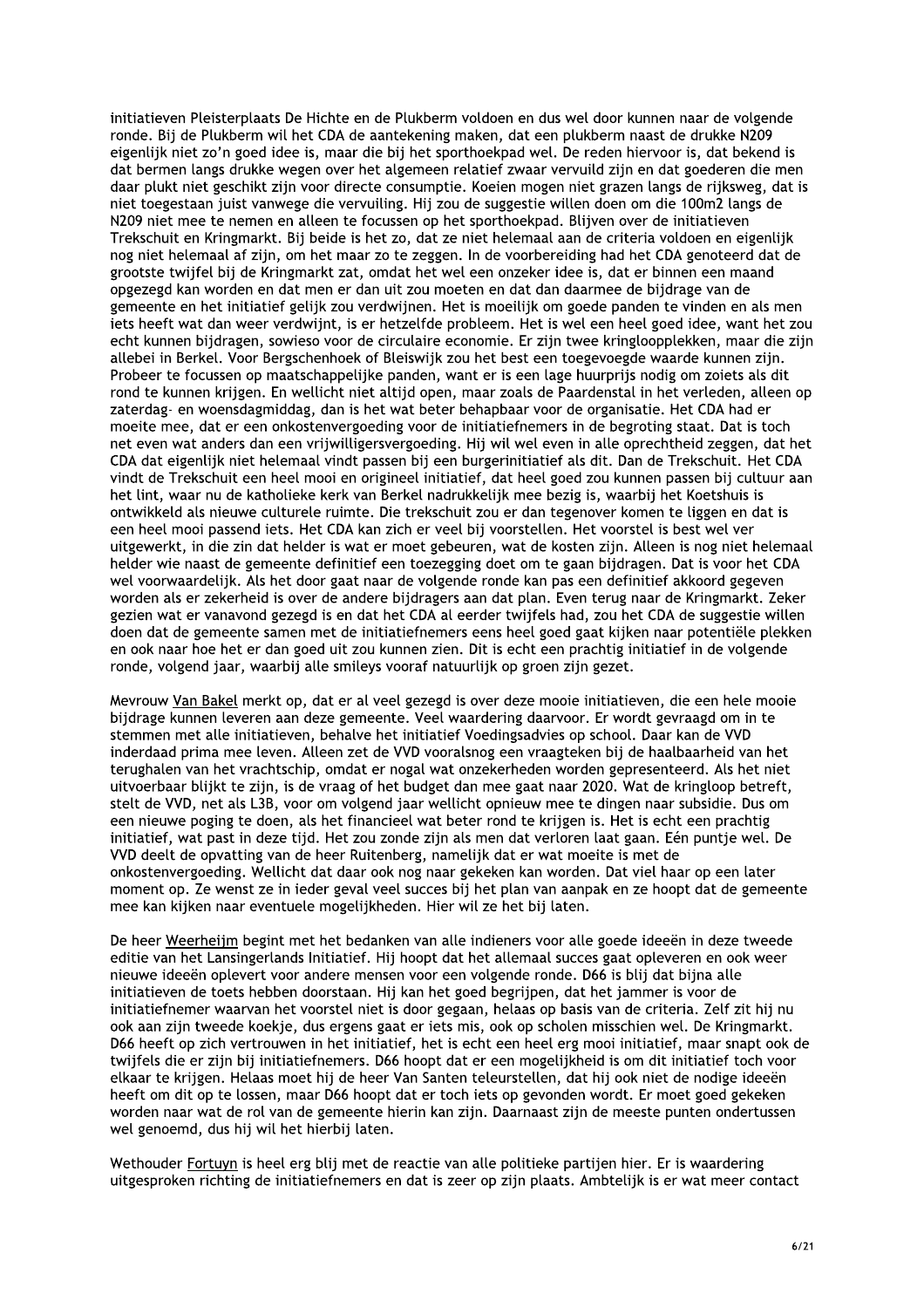geweest met de initiatiefnemers en daarom weten ze dat er veel inspanning is geleverd om datgene op te werken wat in het advies is voorgelegd. Hij waardeert het zeer dat de objecten op waarde worden beoordeeld. Wat er inderdaad snel uitgehaald wordt, is dat een tweetal projecten min of meer door iedereen gesteund wordt, zoals het berminitiatief en de Hichte. Dat zijn kleinere initiatieven, die heel erg goed over komen. Het zijn burgerinitiatieven, waarvan het burgerpanel nog een uitslag moet geven, maar de raad geeft akkoord om het door te geven aan het burgerpanel. Ook bij het college waren er vraagtekens m.b.t. de initiatieven van de Kringmarkt. Iedereen roept dat de Kringmarkt een heel mooi initiatief is en het zou heel erg mooi zijn als het een kans krijgt. De oproep, die gedaan wordt door de dames is: gemeente, kunt u hierbij wat betekenen. Dan zit het een beetje op een kruispunt. Het is een burgerinitiatief, dat moet men wel zo laten. Het is het initiatief van de raad om de burger uit te nodigen om met een initiatief te komen, maar de burger moet wel het initiatief nemen en er uitvoering aan geven. Het enige wat de raad doet is het geven van een ruggensteun in financieel opzicht om dit mogelijk te maken. Daar zit hij ook een beetje mee te worstelen. Daar zat men toen al mee te worstelen. Huurt men iets tegen een heel goedkope prijs, dan kan het ook na 3 maanden verhuurd worden en wat dan? Die vraagt heeft hij ook wel gesteld. De wethouder kijkt de dames even aan, want hij vindt het ook een fantastisch initiatief. Ja, hoe wordt dat nou verder gebracht? Hij hoort zeggen, ook het CDA, dat eigenlijk alle lichten op groen staan. Men wil het eigenlijk wel door brengen, maar hoe gaat men er nu verder mee om? Door verschillende partijen, ook door WIJ en andere partijen, is aangegeven of ze niet misschien wat kleiner kunnen beginnen om in ieder geval die start mogelijk te maken. Als men kleiner begint neemt dat niet weg dat de dames een financiële ruggensteun gegeven moet worden om dat kleine beginnen te doen. De wethouder is benieuwd hoe de commissie hier over denkt, want hij worstelt daar ook een beetje mee. Het zou jammer zijn als het dood bloedt op dit punt. De wethouder kan het zich voorstellen dat de gemeente nog een beetje mee denkt in het maatschappelijk vastgoed of er mogelijkheden zijn, maar het blijft wel een burgerinitiatief. Is het de moeite waard om het door te zetten om onder voorwaarden iets te doen? De subsidieregeling, de beschikking, is natuurlijk een bedrag. Het burgerpanel geeft aan wat nummer 1,2 en 3 zijn en dan worden de bedragen toegekend. Maar die bedragen worden niet zonder meer door de gemeente over gemaakt van: stuur uw IBAN maar even, dan maken wij het over en dat was het dan. Daar moeten wel kosten voor gemaakt worden. Het is niet zo, dat het geld in één keer weg is. Het geld wat in een project valt wat niet tot wasdom komt, daar wordt wel even gekeken, voordat er betaald wordt, of het ook tot wasdom komt. Hetzelfde is geweest bij het tolhek. Daar moest eerst de financiering rond gemaakt worden, voordat de zaak met elkaar geregeld is. Dat is zo gebeurd. De gemeente zit er zelf scherp op. Dat is een overweging. Het geld wat niet uitgegeven wordt vervalt conform afspraak naar de algemene middelen. Dat is de afspraak. Geld wat niet uitgegeven wordt, gaat naar de algemene middelen. Dat is het antwoord op de vraag die door verschillende partijen is gesteld. De commissie volgt het advies wat het college hier neergezet heeft. Dan blijft de vraag of de Kringmarkt toch de gelegenheid gegeven wordt om het bij het burgerpanel te brengen. In de tussentijd kan dan gekeken worden of het uitvoerbaar is en of het dossier rond gekregen kan worden. Kan. Het kan zijn, dat ze het niet rond krijgen, dan valt het af en vervalt het geld naar de algemene middelen. Wat de Trekschuit betreft, zou het goed zijn als er nog een jaar langer aan dit proces gewerkt wordt. Veel partijen vinden het idee sympathiek, maar er zitten nog teveel haken en ogen aan om het helemaal echt uit te werken. Dit is de kant van de wethouder, maar het is het initiatief van de raad. De raad zal een beslissing moeten nemen. Hiermee heeft hij de beantwoording van kant gedaan.

## Tweede termijn

De heer Dieleman denkt niet dat het op dit moment handig is om de Kringmarkt door te laten gaan voor de ronde van het Lansingerlands Initiatief. Er moet nog zoveel aan gebeuren. Als dat in een presurecooker gestopt wordt en men gaat er vol mee aan de slag de komende tijd, terwijl er ondertussen een peiling loopt met deadlines, want er moet een klap op vallen en er moet op gestemd kunnen worden, dan zou hij het jammer vinden als daardoor het plan minder tot wasdom kan komen. Wat de CU betreft, wordt het er op dit moment uit gehaald en kijkt de gemeente mee, hij kijkt even naar college en organisatie, hoe de initiatiefnemers ondersteund kunnen worden bij de verdere uitwerking van het plan. De CU vindt het een heel gaaf plan, er zit veel energie in. Op Koningsdag zag hij ze door het dorp lopen om aan mensen te vragen wat ze ervan vinden. Die energie ziet hij graag, dus het zou mooi zijn als het gewoon door kan gaan. Dan zou hij wel aan het college willen vragen, en hij hoort graag hoe de andere fracties erover denken, om het raadsvoorstel dan zo aan te passen, dat dat er alvast wordt uitgehaald, dan hoeft dat niet met een amendement opgelost te worden in de raadsvergadering. Als er consensus over is in deze commissie, dan zou hij het college willen vragen om die eruit te halen. Dan komt hij op een formaliteit vandaag, men kent hem langer dan vandaag, die komt altijd een keertje. Stel dat straks de Kringmarkt eruit gehaald wordt, dan komt het onder de € 61.000. Mevrouw Gielis fluistert achter hem dat het burgerpanel dan vervalt, maar dat is de vraag. In de verordening staat beschreven, dat er een burgerpeiling plaats moet vinden. Hij weet het niet precies, hij is geen jurist. Moet die burgerpeiling dan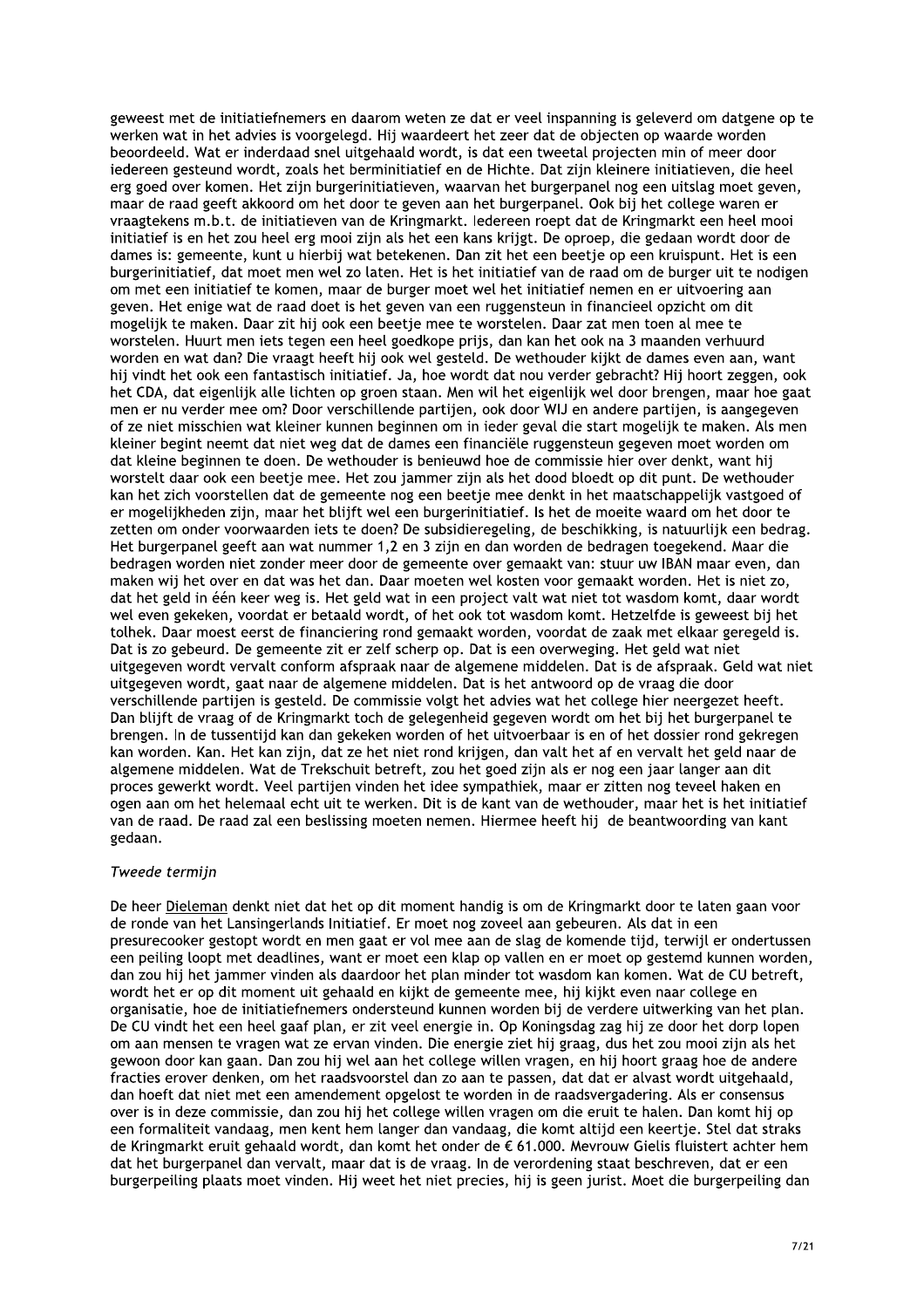plaats vinden of niet? Of kan die vervallen, Instinctief zou hij zeggen dat dat dan niet meer nodig is. Een initiatiefnemer denkt dat hij dan zijn bedrag nog kan verhogen, maar dat kan niet meer, maar het is een creatieve gedachte. Dat is de vraag, hoeft niet vanavond beantwoord te worden, mag ook nog wel een andere keer terug komen. Mevrouw Van Bakel vraagt of het nog doorgeschoven kan worden naar volgend jaar, maar dat kan niet. In de verordening is een subsidieplafond opgenomen en die is niet afhankelijk van de middelen in de begroting, maar afhankelijk van de hoeveelheid inwoners, namelijk € 1 per inwoner. Dus doorschuiven kan niet, want dan valt het vrij. Als blijkt dat er geen peiling meer gehouden hoeft te worden, dan kan een aantal initiatiefnemers heel blij naar huis, want De Hichte, de Plukberm en de Trekschuit worden dan gerealiseerd. Dan kan de gemeente samen met de Kringmarkt hard aan de slag om ook daar wat moois van te maken. Dan zijn er weer 4 mooie initiatieven in de gemeente.

Mevrouw Gielis wil de wethouder bedanken voor zijn beantwoording. Hij stelde de vraag wat de commissie vindt van het voorstel om kleiner te beginnen. Het staat de mensen zelf vrij om daarmee aan de slag te gaan. De vraag is of het haalbaar is voor de komende raadsvergadering, want dat is echt de deadline om hier een klap op te geven. Als dat niet zo is, hoort ze dat graag van de wethouder. Ze denkt dan inderdaad dat het wat kort dag wordt om met een voldragen voorstel te komen, gezien de problemen die er nu liggen. Dan is ze het met de heer Dieleman eens, dat het op dit moment helaas niet voldragen genoeg is om in dit raadsvoorstel mee te nemen. Moet er dan een peiling plaats vinden? Voor wat betreft de financiën niet. Wat wel heel jammer is, want aan inwoners wordt gevraagd om mee te denken met initiatieven, om wat te vinden. Het is een mooi moment om voeling te houden met wat er allemaal leeft en niet leeft, wat mensen belangrijk vinden. Het is financieel gezien niet nodig. Wat mensen ook kiezen, er is een 1,2 en 3. In welke volgorde 1,2 of 3 ook uit komt, het valt altijd binnen het budget, dus ze zouden alle drie door kunnen gaan. Ze denkt dat het overbodig is, maar ook dat is een vraag aan de wethouder waar ze graag antwoord op wil. Hier wil ze het graag bij laten. Dank u wel.

Mevrouw De Geus wil nog even terug komen op de Kringmarkt. In de agenda heeft ze bij de verordening Lansingerlands Initiatief 2018 gevonden, bij art.10, procedurele voorwaarden, bij punt 10, bij e, daar staat: binnen 6 maanden na uitverkiezing moet een aanvang gemaakt zijn met de uitvoering van het toegekende initiatief. In bijzondere gevallen kan het college op verzoek hiervan afwijken. Haar vraag is: is de Kringmarkt geen bijzonder geval? Om hiervan af te wijken. Als dat zo zou zijn, dan blijven die 4 initiatieven bestaan en zou de burgerparticipatie gewoon door kunnen gaan, zodat zij ook nog kunnen kiezen. Dank u wel. De heer Dieleman zegt dat de peiling veel stemmen voor de Kringmarkt op zou kunnen leveren. Daardoor valt één van de andere initiatieven buiten de boot. Buiten de trekschuit. Dat zou betekenen, dat als het besluit is genomen en de Kringmarkt blijkt niet realiseerbaar, dat die andere initiatieven ook buiten de boot zouden blijven. Is mevrouw De Geus bereid om dat risico dan te nemen? Want dat is het risico wat men met elkaar loopt. Mevrouw De Geus vindt het lastig, maar ze durft het risico wel te nemen. Dank u.

Mevrouw Verhoef wil nog een aantal korte punten maken. Ze denkt dat het goed is om de Kringmarkt nu uit de ronde te halen. Haar voorstel is dat er toch wel wordt gezocht naar een alternatieve manier om dit verder te ontwikkelen en dat er misschien toch ook private partijen zich aan zouden kunnen binden, zodat er op zoek wordt gegaan naar partners. Er is veel ervaring met de alliantiefabriek-methode. Dat er toch voor deze groep zoiets wordt opgezet, niet heel groot, maar dat er gekeken wordt of er een combinatie mogelijk is. Ze had ooit een vriendin die een galerie wilde beginnen, maar ze kon dat eigenlijk niet bekostigen. Toen heeft ze in diezelfde ruimte een aantal kappers gevraagd of ze daar wilde knippen. Op die manier kon zij die galerie hebben, zonder dat dat heel veel kosten met zich mee bracht. Dat is een voorbeeld wat ze wil geven. Moet er een burgerpeiling zijn? Ze zit er een beetje hetzelfde in als mevrouw Gielis. Aan de ene kant hoeft het niet meer, aan de andere kant is het ook wel een beetje een feestje. Ze had het de vorige keer The Voice of Lansingerland genoemd. Men wil er aandacht aan geven, het kunnen vieren wie eerste wordt. Ze zou er niet op tegen zijn, maar het hoeft niet om te kiezen wie geld gaat krijgen. Ze is nog even in verwarring. De Trekschuit zou wel door kunnen gaan naar de volgende ronde, maar ze hoorde de wethouder zeggen dat de Trekschuit nog wat langer aan het voorstel moet werken. Ze wil dat iets meer opgehelderd zien. Als dat zo is, gaat de Trekschuit ook naar volgend jaar. Ze begreep die opmerking niet helemaal, dus die wil ze nog opgehelderd krijgen.

Mevrouw Van Olst wil nog een ander voorstel doen. Over 2 weken is er natuurlijk pas de raadsvergadering. De commissie kan niet voor de dames beslissen, dat ze terug gaan naar de tekentafel en dat ze het kleiner maken en dat ze bijvoorbeeld één of twee schappen in de Stander zetten of hier beneden in het gemeentehuis. Dat zijn mogelijkheden, die misschien heel snel onderzocht kunnen worden. Dan dienen ze een ander voorstel in, waarvoor een kleiner bedrag nodig is, maar dat het dan toch in stemming kan worden gebracht. Want het is wel heel leuk om dan toch te stemmen. De heer Dieleman denkt niet dat het helemaal sjiek zou zijn, voor het gelijke speelveld, als één initiatief nu nog helemaal aangepast gaat worden richting de raadsvergadering, want er is een uitgebreide toets gedaan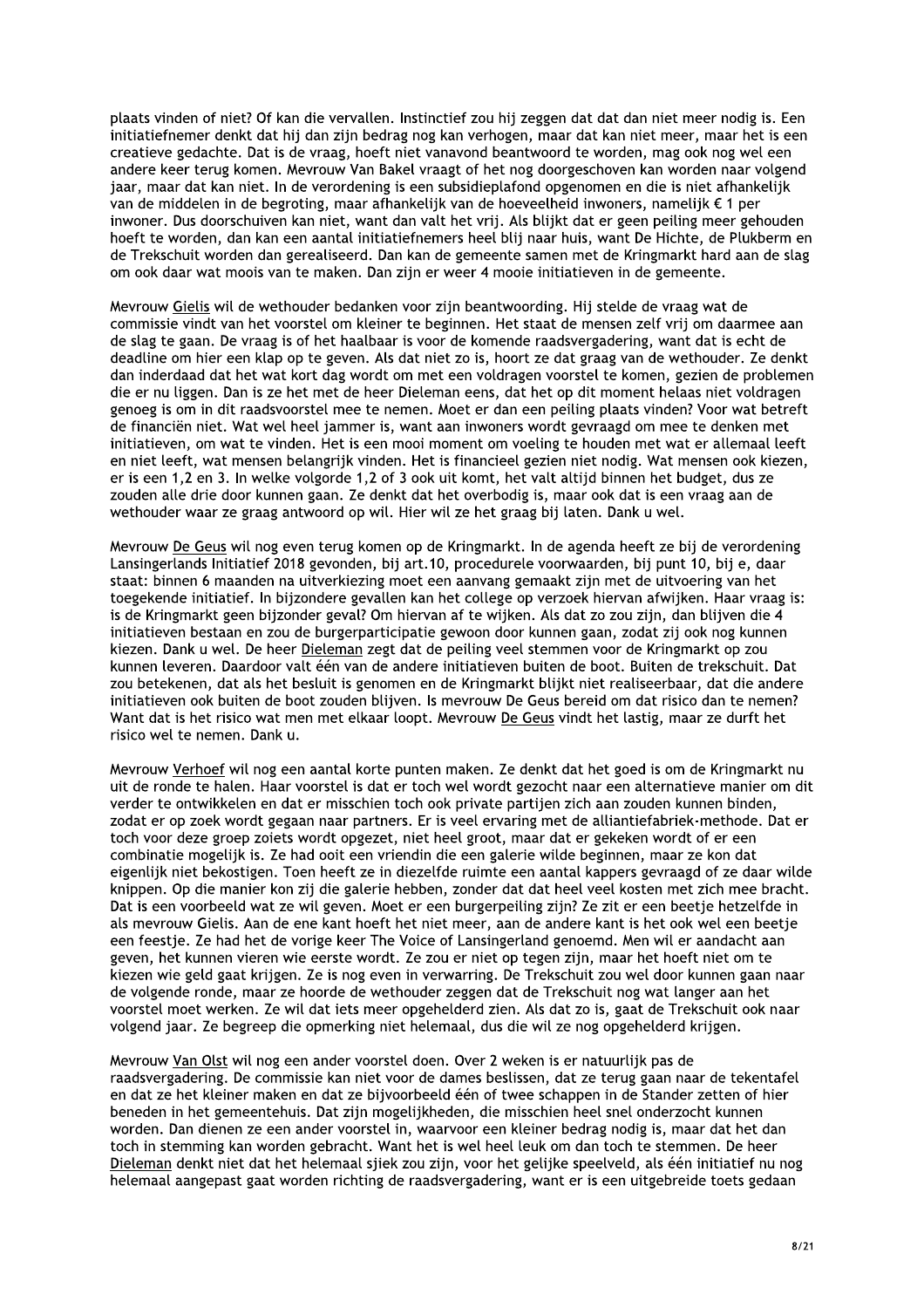op de 4 initiatieven, zoals ze er toen lagen. Voor het gelijke speelveld is het wel zo netjes, dat niet één van de initiatieven aangepast wordt, want dan willen anderen misschien ook nog wel aanpassen om in de peiling iets meer kans te maken. Mevrouw Van Olst zegt dat dit zou kunnen. Er wordt nu echter ook aan het college gevraagd mee te denken over wat wel mogelijk is. Misschien kan dan makkelijk gezegd worden dat het te reduceren is, zodat men geen huurkosten heeft en het bedrag bijgesteld kan worden. Het zou zonde zijn als er geld over blijft.

De heer Ruitenberg reageert eerst op de wethouder die zei dat hij had gezegd dat alle smileys op groen stonden. Hij zei echter, dat eraan gewerkt moet worden, zodat volgend jaar alle smileys op groen staan bij de Kringmarkt. Dat zou zijn voorstel hier nu zijn. Er zijn zoveel onduidelijkheden, er is geen zicht op dat er op korte termijn een pand is. Hoe groot is dat pand dan, hoeveel kraampjes? Kortom, de hele begroting is eigenlijk onduidelijk. Het is niet reëel om te veronderstellen dat dat in twee weken tijd even gerepareerd wordt en dat er straks echt jets ligt om over te stemmen. Zo zit het CDA erin. Zijn voorstel zou zijn om dit beet te pakken om het volgend jaar opnieuw mee te nemen. Dan is er een zuivere procedure. Dan worden niet halverwege de wedstrijd de voorwaarden aangepast, want dan is er een nieuwe wedstriid. Hij denkt dat dat het meeste recht doet aan de situatie. Ook het risico dat ze de meeste stemmen krijgen en vervolgens blijft het op de plank liggen. Als ze volgend jaar mee doen en het zou wat worden, dan is die Kringmarkt er net zo snel als dat het dit jaar in de stemming gebracht wordt. De suggestie van het CDA zou zijn om het in de ronde van volgend jaar mee te nemen. Dan wel als gemeente kijken hoe het mogelijk gemaakt zou kunnen worden. De kosten zijn de botleneck en de onzekerheid van het pand. Wellicht via maatschappelijk vastgoed of maatschappelijke partners. Als daar naar gekeken wordt is er meer zich op de continuïteit. En dat men niet binnen een maand moet vertrekken als er ineens een commerciële huurder is. Dat zou de suggestie van het CDA zijn. Wat de Trekschuit betreft, denkt het CDA dat als de financiering helder is, hij kan het zich niet voorstellen dat het hoogheemraadschap moeite hebben met een boot in een vaart, maar het moet natuurlijk wel even gevraagd worde, dan zijn dat formaliteiten die relatief snel geregeld kunnen zijn. Hij heeft best wel het gevoel dat het op oranje staat en dat alleen nog een paar punten opgehelderd moeten worden. Wat het CDA betreft, zou die dan door gaan. Moet er een stemming gehouden worden? Als bij de Voice of Holland van tevoren al bekend is wie er gaat winnen, dan zullen er niet veel mensen meer gaan kijken. De heer Dieleman is inmiddels wat verder in het lezen van de verordening. Er staat in: de uitslag van de burgerpeiling bepaalt wie een bijdrage ontvangt. Hij is geen jurist, maar het lijkt er wel verdacht veel op, dat het wel moet om überhaupt een subsidie te kunnen verstrekken. De heer Ruitenberg laat die graag over aan de juridische wethouder. Als het juridisch moet, moet die formele stap gezet worden. In het kader van de formaliteiten wil hij nog even tegen de heer Dieleman zeggen, die zei dat alle initiatiefnemers blij naar huis kijken, dat dat formeel natuurlijk pas is na de gemeenteraad, maar dat wist hij vast wel.

Mevrouw Van Bakel geeft er de voorkeur aan om de Kringmarkt er vooralsnog uit te halen en om in 2020 een nieuw initiatief voor te stellen. De gemeente kan mee kijken naar opties. Wat de burgerpeiling betreft, vindt ze dat het altijd goed is om zoiets door te zetten. Het is iets wat men continu wil laten doen. Bovendien geeft het een leuke dimensie aan de avond, wat toch een beetje sprankeling teweeg brengt. Dank u wel.

De heer Weerheijm gaat eerst in op die verkiezing. D66 vindt het altijd leuk als er over dingen gestemd mag worden, of het nou om burgemeesters gaat of wat dan ook. Hij snapt het dilemma waar men nu een beetje in zit. Hij hoort graag het juridische antwoord op deze vraag. Als het gaat over de Kringmarkt: initiatiefnemers gaven in hun inspraak al aan dat ze het nog niet aandurven. D66 wil weten of ze het volgend jaar opnieuw zouden willen proberen. Hij weet niet of dat procedureel kan in deze commissie, maar dat is wel de vraag van D66 richting initiatiefnemers.

Wethouder Fortuyn begint met het juridische. Hij gaat zijn vingers er niet aan branden, maar de verordening is wel helder. De uitslag van het burgerpanel bepaalt de hoogte en de vergoeding en de stand van 1,2 en 3. De verordening wordt niet aangepast tijdens het spel. Spelregels worden niet vervangen over veranderd als het spel gespeeld wordt. Het moet zuiver blijven, om inderdaad het burgerpanel te gebruiken om tot die keus te komen. Dan is er een mooi moment. Het is mooi om weer bij elkaar te komen om ook dat feestje te hebben. Hij hoort sympathie voor de Kringmarkt. Inderdaad, 2020. De heer Ruitenberg zegt dat ze er vooral mee door moeten gaan, want de kans dat ze erdoor komen is heel goed. Ga vooral door. Het kan ook een stimulering zijn. De dames zeiden ook dat het mooi zou zijn als het door gaat. Als de optelsom gemaakt wordt, denkt hij dat het zuiver gedaan moet worden en de spelregels gehanteerd moeten worden, de procedure moet goed gevolgd worden en dan blijven er drie initiatieven over waar het straks nog over moet gaan. Het gaat om de plukberm, de Hichte en de Trekschuit. Het zijn mooie initiatieven die de inwoners van Lansingerland goed zullen aanspreken. Maar de raad gaat erover. De heer Ruitenberg had in zijn eerste termijn nog iets aangegeven over het plukken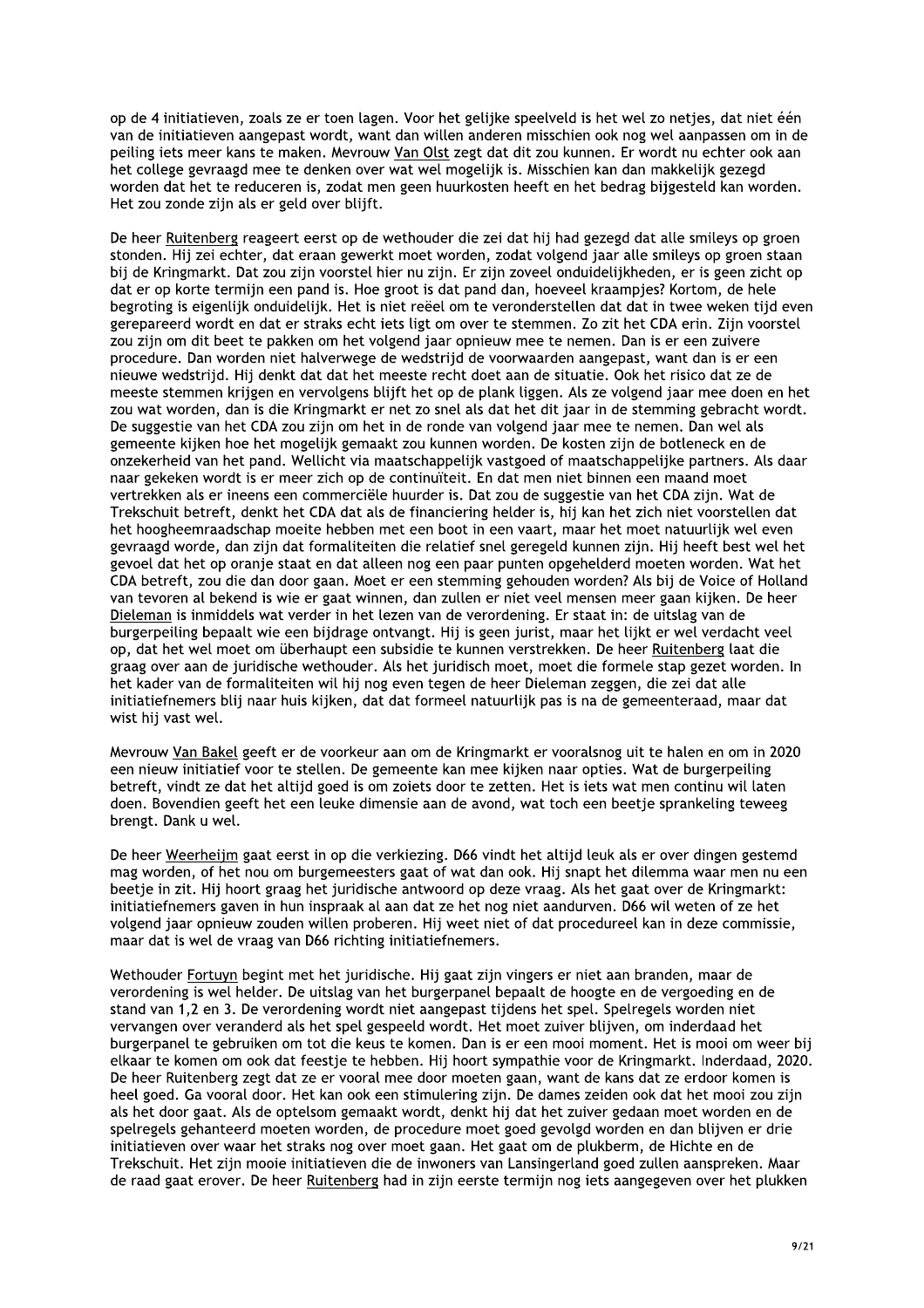langs de N209. Hoe kijkt de wethouder daar tegen aan? Wethouder Fortuvn heeft nog nooit koejen langs de snelweg zien staan, behalve als ze uit de veewagen ontsnapt waren. Maar zonder dollen, het is een heel goed advies. Het initiatief is iets wat breder navolging kan vinden in heel Lansingerland. Het is een initiatief, een startobject, wat zo leuk is. Straks komt dat ook op schoolpleinen, die gaan vergroenen. Mensen worden enthousiast. Laat men de gezondheid in de gaten houden, maar dat doen ze ook. Het advies van het CDA is erg verstandig. Initiatiefneemster heeft verstand genoeg om hier positief op te reageren. Het zou mooi zijn als het op die manier vorm gegeven wordt in heel Lansingerland. De heer Dieleman heeft nog 2 vragen aan de wethouder. Is de wethouder wel of niet bereid om het raadsvoorstel aan te passen? Hij zou het mooier vinden op die manier dan met een amendement. De tweede vraag is heel procedureel. In de verordening staat dat bij het Lansingerlands Initiatief is uitgesloten van deelname jeder onderwerp waarover de raad korter dan een jaar daarvoor een besluit heeft genomen. Stel dat de Kringmarkt in het raadsbesluit komt te staan als iets wat nu niet door gaat als Lansingerlands Initiatief. Heeft men daar dan last van bij de ronde van volgend jaar? Als dat namelijk het geval moet er een bypass komen en moet het initiatief worden ingetrokken en hoeft de raad er geen besluit meer over te nemen. Weer even een juridisch puntie. Hij snapt dat het heel irritant is dat hij hier zo zit, maar hij hecht eraan om het goed te doen, om gedoe volgend jaar te voorkomen. Wethouder Fortuyn had hier staan om beslispunt Kringmarkt eruit te halen. Het is wel belangrijk dat die eruit gehaald wordt, want hij had ook al een seintje gekregen, zodat het volgend jaar als nieuw initiatief ingebracht kan worden. De heer Dieleman denkt dat er dan wel even goed naar gekeken moet worden. Het kan er niet helemaal uit gehaald worden. Een initiatief wat ingediend is, kan niet zomaar verdwijnen. Het moet er, samen met de initiatiefnemers, even netjes af. Wethouder Fortuyn zal er goed naar kijken om het initiatief niet in gevaar te brengen voor 2020. De oplossing is mogelijkerwijs dat het een maand opgeschoven wordt. Dan zitten er 13 maanden tussen, dat is net na die tijd. De heer Ruitenberg zegt dat het dan moet gaan om precies hetzelfde initiatiefvoorstel. Hij kan zich niet voortellen dat de raad over een jaar precies hetzelfde stukje tekst krijgt als wat er nu ligt. Wethouder Fortuyn pakt het op. Het is helder. Er is veel sympathie voor. Hij hoopt, dat het met iets meer tijd gaat lukken.

De voorzitter constateert dat het voorstel nog niet het voorstel is wat naar de raad moet. Hij heeft begrepen dat het college het aanpast en weer naar de raad toestuurt. Dan wordt het een bespreekstuk in de raad. Mevrouw Den Heijer kan het zich wel voorstellen dat het een bespreekstuk wordt. Bovendien geeft het nog wat meer tijd om toch nog een pand te vinden in die korte tijd. Er is nu een oproep gedaan aan de gemeente om te helpen. De wethouder heeft toegezegd dat hij gaat kijken. Misschien biedt dat mogelijkheden, wat nu bij voorbaat al uitgesloten wordt. Ze zou niet weten waarom. Wat haar betreft, kan het voorstel blijven zoals het is. Na bespreking in de raad kan het geamendeerd worden of een ander voorstel. De voorzitter begrijpt dat dit een andere keus is. D66 wil het stuk bij de raad houden en mogelijk wordt het geamendeerd. Het amenderen wil dan zeggen dat de Kringmarkt eruit gaat als het in die 2 weken niet tot een oplossing komt. De heer Van Santen merkt op, dat dan wel het probleem is, dat het in de raad is geweest. Als het dan afgewezen wordt door de raad, kunnen ze daarna niet meer mee doen. Mevrouw Van Olst wil een bespreekstuk. De voorzitter begrijpt dat ze het voorstel zoals het er nu ligt als bespreekstuk wil inbrengen. Dit lijkt de heer Dieleman een zeer onverstandig voorstel. Hij zou graag uit een juridisch wespennest willen blijven. Zijn voorstel zou echt zijn, dat de wethouder het voorstel aanpast. Dan zou het als hamerstuk of bespreekstuk naar de raad kunnen. Daar was net een meerderheid voor in deze commissie. De voorzitter merkt op, dat dit een ander voorstel is dan mevrouw Den Heijer aangeeft. Mevrouw Den Heijer snapt dat juridische wespennest niet. Ze ziet dat niet als een enorm risico. De voorzitter gooit het over een ander boeg. Hij legt de volgende vraag bij de commissie neer. Vraagt de commissie het college om het stuk aan te passen, ja of nee? Hij constateert, dat het CDA ja zegt, D66 niet, VVD ja, de overige fracties willen het ook aanpassen. De meerderheid vindt dat het verzoek aan het college gedaan moet worden om het stuk aan te passen, waarbij in het aangepaste stuk de Kringmarkt eruit gehaald wordt. Dat is wat nu besloten wordt. Mevrouw De Geus heeft liever niet dat het eruit gaat. Zojuist heeft zij geen antwoord gehad van de wethouder op haar vraag. De voorzitter geeft aan dat de tweede termijn afgerond is. Ze is te laat. Hij stelt nu de procedure vast, of het wel of niet een bespreekstuk is en in welke vorm. Mevrouw Van Olst merkt op, dat de raad daar over gaat. Als er iets aangepast moet worden, moet dat toch via een amendement? De voorzitter zegt dat dit klopt. Maar het is heel gebruikelijk en het komt regelmatig voor, dat de commissie aan het college vraagt of het aangepast kan worden. Een andere keuze is een amendement. Nu wil de meerderheid aan het college vragen of het in die zin aangepast kan worden. Dat is wat nu besloten is. Daarmee rondt hij dit agendapunt af. Het komt terug als een nieuw stuk en dat is dan een bespreekstuk. Helder.

#### 6.b Verordening rechtspositie raads- en commissieleden Lansingerland 2019

De voorzitter geeft aan, dat een medewerker van personeelszaken aanwezig is om mogelijk technische vragen te beantwoorden. Mevrouw L. van den Houten van de griffie heeft dit begeleid.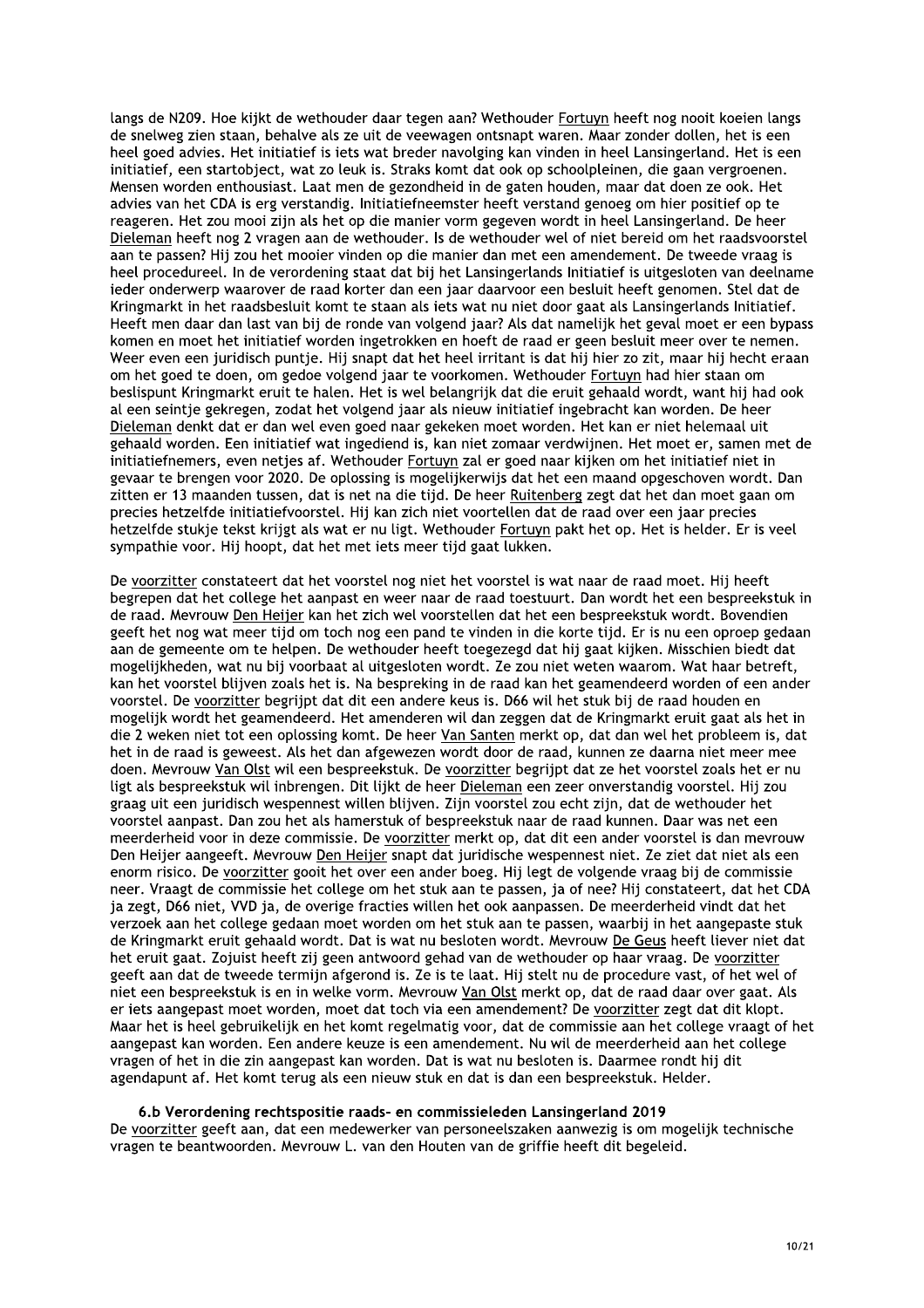Meyrouw Van Bakel zegt dat de VVD zich prima kan vinden in de verordening. De VVD is van mening dat extra toekennen van toelages, vergoedingen etc. niet past, omdat het niet kies is om zichzelf meer geld toe te kennen. De VVD kan zich dus vinden in de minimale wettelijke wijzigingen, die zijn doorgevoerd. Bovendien is de huidige vergoeding voldoende.

De heer Ruitenberg staat volledig achter het voorstel. Het kan een hamerstuk worden. Het CDA vindt het goed dat ingezet is op een sobere en doelmatige vergoeding en niet op alle mogelijke extra's. Het CDA staat hier volledig achter.

De heer Wiersema is het eens met voorgaande spreker. Mooi, helder, sober voorstel, wat past bij de cultuur die WIJ voor staat. Voor WIJ een hamerstuk.

Mevrouw Den Heijer kan zich hier ook wel in vinden. In het presidium heeft D66 andere opmerkingen gemaakt. De regeling blijft voor een groot deel zoals die was, alleen krijgt men wat meer woon/werk vergoedingen. Ook is er de mogelijkheid om een vergoeding te krijgen voor bijzondere commissies en dan gaat het echt alleen puur om bijzondere commissies. De meerderheid van de raad heeft besloten om daar niet in mee te gaan. D66 vindt het geen overbodige luxe om extra werk, waardoor men minder kan werken in de huidige baan, om dat op een bepaalde manier te vergoeden, maar daar was D66 de enige in. D66 legt zich er verder bij neer.

De heer Dieleman zegt dat het keurig voor besproken is in het presidium. Daar zijn bepaalde keuzes gemaakt. Voor de CU was deze hele wetswijziging niet nodig geweest, maar het is gedaan. Er zijn prima keuzes gemaakt. De CU kan het gewoon steunen.

De voorzitter constateert, dat er geen vragen zijn gesteld. Het voorstel kan als hamerstuk behandeld worden in de raad.

## 6.c Zienswiize strategische agenda MRDH

De heer Philippens vindt de strategische agenda er goed uit zien. Er zijn twee kerntaken van de MRDH met vier aansluitende ambities. Hierbij is overeen gekomen met de behoefte die er op dit moment is in de regio. Belangrijk voor de gemeente is dat die doelstellingen en ambities grotendeels aansluiten bij de doelstellingen van Lansingerland. Als voorbeeld noemt hij de ambitie van de MRDH m.b.t. veranderende energie. Dat sluit mooi aan bij de geothermie en warmterotonde, de projecten die hier lopen. Er is echter één ambitie van de MRDH waarbij hij zelf nog geen aansluiting bij Lansingerland heeft gevonden en dan doelt hij op de te vernieuwen economie. Er wordt een aantal doelstellingen gegeven als stimuleren van innovatie en economische groei, verbeteren aansluiting onderwijs en arbeidsmarkt en goede digitale connectiviteit. Hij kan zich niet voorstellen dat daar geen projecten op lopen in Lansingerland. Hij vraagt of gekeken kan worden of die projecten in de zienswijzen opgenomen kunnen worden, omdat het belangrijk is dat daar ook aandacht voor is, zodat het ondersteuning krijgt vanuit de MRDH voor die projecten. Die zou hij graag opgenomen willen hebben in de zienswijze. Dank u wel.

De heer Dieleman vindt de MRDH een heel belangrijke gemeenschappelijke regeling voor deze gemeente. Er worden daar twee zeer grote thema's behandeld. Het economische thema met een relatief kleine pot geld, die de gemeente zelf inbrengt. En de vervoerpoot, die vooral of volledig betaald wordt door de rijksoverheid via de BDU gelden. Er gaat gigantisch veel geld in om en inmiddels is het een tijdje verder en is het tijd om een nieuwe strategische agenda voor de MRDH te maken. Als hij kijkt hoe Lansingerland de afgelopen jaren heeft ingezet in de MRDH, wat er binnen gehaald is en wat er door de MRDH is ontwikkeld, dan is de CU eigenlijk heel erg tevreden. De MRDH heeft grote effecten gehad op deze gemeente. Er is best wel wat subsidie ontvangen, laatst nog de subsidies voor de rotondes hier. Er is heel actief mee gedacht in de MRDH, zowel door raadsleden als door ambtenaren als door college. Aan het begin van de vorige periode zag hij ergens een staatje staan, waarin aangegeven kon worden of de gemeente wilde meedenken, meedoen of geïnformeerd wilde worden. Lansingerland stond bijna continu bij meedoen. Dat levert ook dingen op. Hoe actiever de gemeente deelneemt in zo'n MRDH, hoe meer eruit gehaald wordt. Dat is wat hem betreft ook de koers voor Lansingerland de komende jaren. Er spelen zo ontzettend veel onderwerpen in die MRDH, die belangrijk zijn. Zowel m.b.t. vervoer als voor economie. Laat men daar ook vol gas op inzetten met elkaar, want er is gewoon ontzettend veel te halen. De CU kan zich over het algemeen goed vinden in de zienswijze. Een paar kleine opmerkingen. Allereerst een procesopmerking. In het raadsvoorstel staat dat er een voorlopige zienswijze verstuurd gaat worden na deze commissievergadering. Dat is niet nodig, volgens hem. Dat is wel nodig bij het volgende stuk, namelijk die begroting en jaarrekening, maar hier wordt niet gevraagd om al een voorlopige zienswijze eerder in te dienen. Dat kan gewoon wachten tot na de raadsvergadering, zodat men zeker weet of het wel of niet geamendeerd wordt. Dan over de zienswijze zelf. Het valt op, dat er afgesloten wordt met een kopje 'tot slot'. Daar wordt een aantal onderwerpen genoemd, die men ook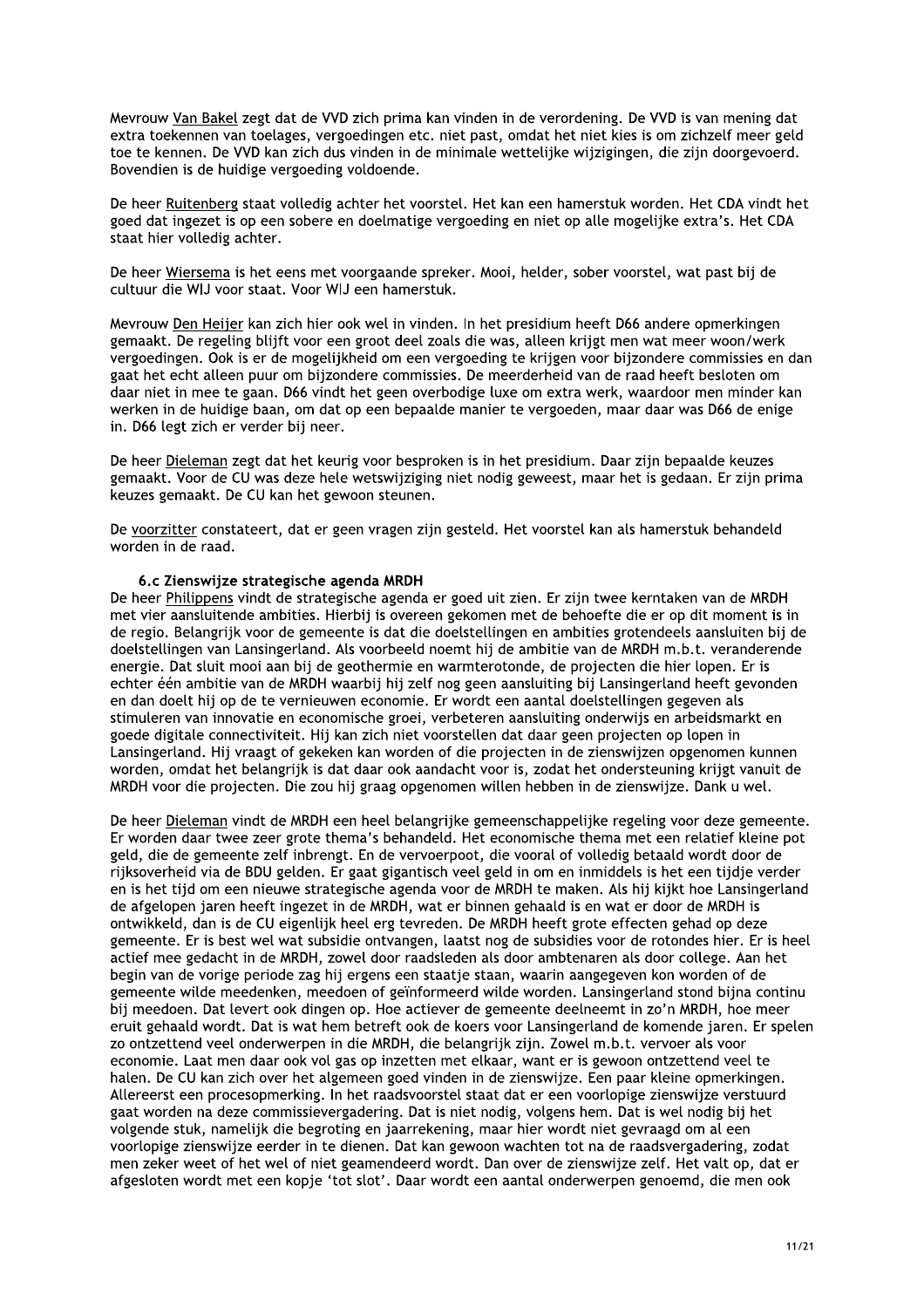best belangrijk vindt, maar schijnbaar minder belangrijk dan de rest. Dat voelt een beetie als een soort flauwe nabrander. Dat mag er best jets sterker in, want er staan best dingen in die heel belangrijk zijn. Eén ding mist hij nog, dat is het onderliggende wegennet en de verbinding met de A16. Staan die er wel in? Ah, verdraaid. Hij gaat zich schamen als zijn bijdrage klaar is. Dan nog een puntje wat er wel in staat, maar wat hij er niet in wil hebben. Er staat een raar zinnetje in de zienswijze. Daar mist een persoonsvorm in. Hij heeft het gevoel dat het gesneuveld is in het voortraject en dat die er toch in is gekomen. Dat is het zinnetje: besluitvorming raden Zoetermeer en Lansingerland over woningbouw als onderdeel van het gebied ontwikkelingsprogramma. Dan gaat het over Bleizo west. Dat staat er als een soort half zinnetje in de één na laatste alinea op blz.3. Dat komt er een beetje raar achteraan. Er staat dat er met elkaar nagedacht moet worden over wat er op Bleizo moet gebeuren. Hier wordt toch weer een voorschot gedaan, dat daar woningbouw gedaan gaat worden, terwijl dat één van de opties is, die open liggen. Er zijn meer verschillende opties. Hij zou zeker nog niet richting de MRDH willen communiceren dat de gemeente zich daar op inzet, want er is niet voor niets een bestuursopdracht met elkaar besloten. Verder gewoon volop aan de slag blijven, zoals de afgelopen jaren in de MRDH is gedaan. Daar is de gemeente heel goed bezig. Men moet gewoon op die koers door gaan. Dank u wel.

De heer Ruijtenberg zal het een stuk korter houden dan zijn voorganger. Het is op zich een heel goede zienswijze. GL kan zich er voor een groot deel in vinden. Wat er staat over de warmterotonde, over de ZoRo, dat zijn dingen die GL aanspreken. Het mag wel iets daadkrachtiger en iets minder wollige taal, maar op zich is het prima. Bij geothermie mag meer ambitie aan de dag gelegd worden. De gemeente doet mee in het faciliteren, er wordt grond verkocht, de gemeente werkt mee aan het bestemmingsplan en is gesprekspartner. Vervolgens wordt er € 30mln gevraagd aan de MRDH of dat anderen € 30mln opleveren hiervoor. Voor iets wat zo belangrijk is, is het goed dat de gemeente in ieder geval een gebaar maakt en dat de gemeente zelf een aanzet maakt om enige gelden daarin te stoppen. Hoe dat precies gedaan moet worden, laat hij aan de wijsheid van het college over, maar hij vindt wel dat de gemeente daar jets meer initiatief in zou mogen nemen. De heer Dieleman had het over een paar punten, die er als een soort nabrander staan. Er staan goede punten in. Holland Rail Terminal mag veel nadrukkelijker benoemd worden. Het PR-parkeren aan de rand van de grote steden: daar wordt nadrukkelijk gesproken over Meijersplein. Maar Meijersplein is eigenlijk van de 5 dagen ook 5 dagen echt vol. Is het niet handig om daar te gaan werken met een soort betaald parkeren, waarbij er een mogelijkheid geschapen wordt voor mensen die met het openbaar vervoer gaan, dat zij daar gratis mogen parkeren. Dat zou technisch haalbaar moeten zijn. Verder kan GL zich vinden in wat er staat. De heer Ammerlaan hoort hem zeggen: betaald parkeren bij Meijersplein. Moeten ze dan daar betalen en gaan ze dan allemaal bij Rodenrijs parkeren? Want dat is het bekende badwater, wat dan ergens anders heen gaat. De heer Ruijtenberg kan die vraag niet beantwoorden. Hem wordt gevraagd of mensen dan bij Rodenrijs moeten gaan parkeren. Die vraag kan hij niet beantwoorden. De heer Ammerlaan heeft dan de vraag verkeerd gesteld. Verwacht de heer Ruijtenbeg dan niet dat ze ergens anders gaan parkeren? Zodat Lansingerland er meer last van krijgt. De heer Ruijtenberg denkt dat die kans aannemelijk is, inderdaad. Maar de gemeente zal daar dan op moeten gaan inspringen. Misschien moet deze gemeente ook wel over gaan op betaald parkeren. Immers, parkeren is niet gratis, iemand betaalt ervoor. Of de automobilist het nu is of de gemeente. Mevrouw Verhoef zou graag aan de heer Ruijtenberg willen vragen welk probleem hij denkt op te lossen met het heffen van een bedrag om te parkeren. De heer Ruijtenberg denkt het probleem op te lossen, da er nu heel veel mensen bij Meijersplein staan, die het wel makkelijk vinden om daar te gaan staan, terwijl ze geen gebruik maken van het OV, omdat ze bijvoorbeeld werken op een bedrijventerrein. De heer Dieleman komt weleens op Meijersplein, meestal om met het OV te gaan, want er is daar verder niets. Er staat één pand en verder is het er wel heel erg leeg. Dat ene pand heeft nog een eigen parkeerplaats. De heer Ruijtenberg legt uit, dat er een bedrijventerrein achter Meijersplein zit.

Mevrouw Verhoef had een vraag gesteld, waar ze nog op had willen reageren, maar toen ging de heer Dieleman er tussendoor. Ze gaat nu verder. Ze wil ook zeggen, net als de fracties voor haar, dat dit een heldere zienswijze is. De heer Dieleman heeft duidelijk uitgelegd hoe belangrijk de MRDH is voor Lansingerland, maar ook hoe belangrijk Lansingerland voor de MRDH is. Dat mee doen en niet alleen maar mee denken, dat spreekt de PvdA aan. Dat heeft de heer Dieleman goed uitgelegd. Ze vindt het ook goed, dat per project de strategie van Lansingerland eerst wordt uitgelegd, daarna de bijdrage van de gemeente en dan de vraag om een bijdrage van de MRDH. Die aanpak zou de gemeente vaker moeten doen, want dat spreekt haar wel aan. Ze heeft een vraag over de studie middengebied, dat is één van de projecten. Daar staat op blz.4, in de alinea bovenaan, dan moet wethouder Abee even goed opletten, het ging over bouwen en wonen, daar staat: de MRDH kan bijdragen leveren aan een verdere opwaardering van bestaande woningbouwplannen in termen van verdichting en het faciliteren van nieuwe woningbouwlocaties door daarvoor de juiste condities te scheppen. Het klonk wel heel mooi en het is vast heel belangrijk, maar ze zou heel graag van de wethouder daar nog iets toelichting op hebben. Blz.4, bovenste alinea. Dan heeft ze ook, net als andere fracties, wat punten bij de 'tot slot'. Er is een punt over de onderkant van de OV markt. Dat gaat over het OV-netwerk, wat soms te grofmazig is. Ze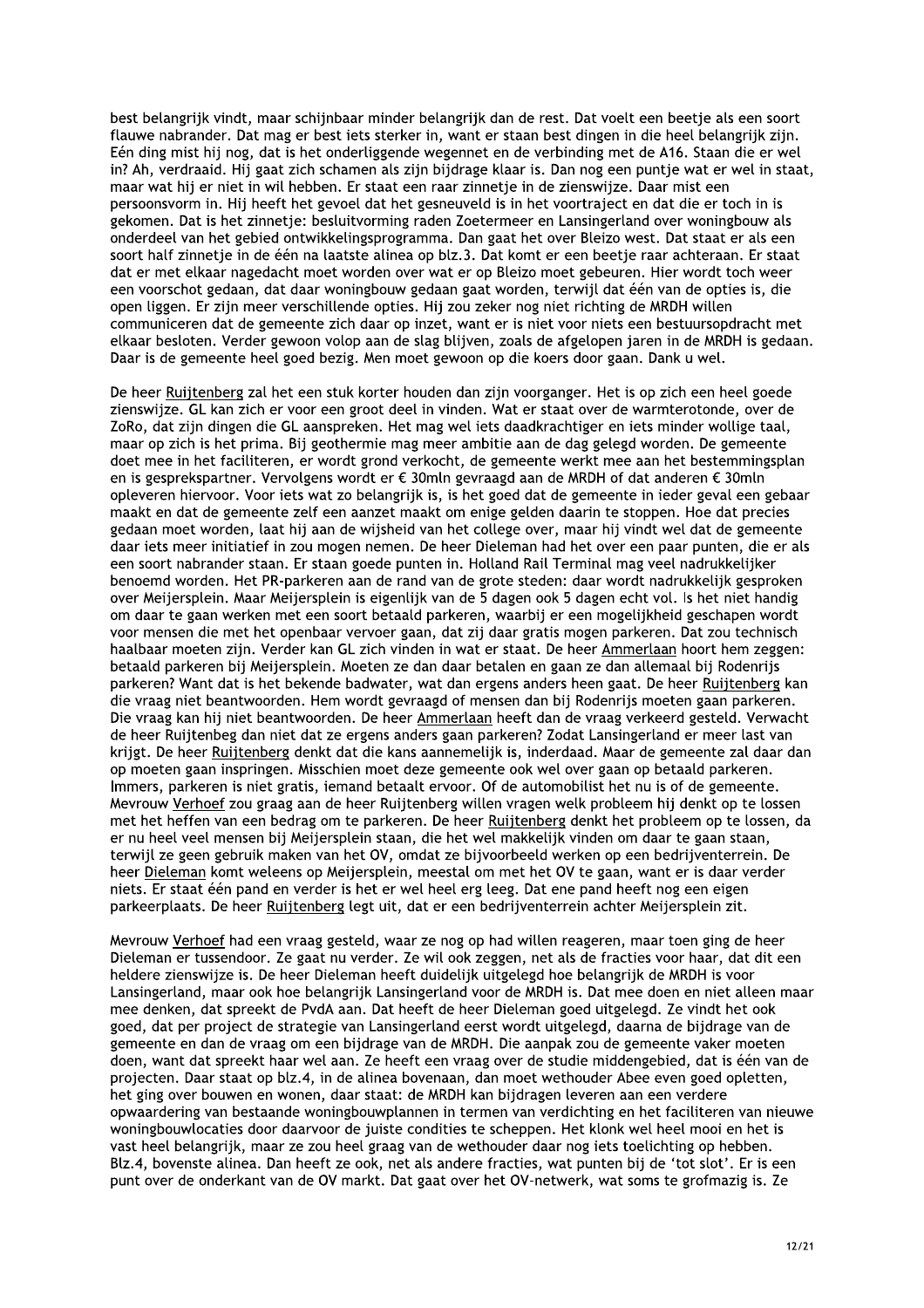heeft eerder aan wethouder Fortuyn een vraag gesteld, dus die kan daar wellicht nu op reageren, of er aandacht kan zijn voor de hoge OV-prijzen in de regio. Ze denkt niet dat dat in deze portefeuille valt. maar ze wil het toch nog even genoemd hebben. Kan er op metropoolregio-niveau iets aan gedaan worden? Ze kon het ook niet vinden, die verbinding A13/A16, maar bij het onderliggend wegennet staat: er moet aandacht zijn voor de toenemende druk op het wegennet tussen A20, A13 en A12. Ze mist dus ook die A13/A16, want dit is een andere driehoek. De heer Dieleman kan het zich voorstellen dat het even zoeken is, nu ze in het donker zitten. Hij heeft inmiddels het zinnetje gevonden over de A16. Het staat onder die gewraakte opmerking over Bleizo west. Mevrouw Verhoef trekt dan die vraag in. Dan blijft de vraag staan over het OV verkeer en de vraag over het bouwen in de regio. Dank u wel.

Mevrouw Van Olst kan zich goed aansluiten bij de opmerkingen van de voorgaande sprekers. Ze wil daar nog graag iets aan toevoegen, want ze wil van andere partijen weten: hoe passen in het MRDH verhaal over luchtkwaliteit de WKK-installaties hier in de buurt, in Pijnacker. Die is veel in het nieuws. Hoe passen die hier in dit verhaal? Die WKK-installaties werken op houtsnippers. Het is landelijk, men krijgt er subsidie voor. De heer Dieleman denkt niet dat dat echt binnen de twee pijlers van de MRDH past. Er is een vrij nauwe samenwerking met de MRDH, dat is het economisch vestigingsklimaat, wat over bedrijven gaat en waar die gevestigd worden, en vervoer. Hij ziet de relatie met de MRDH niet helemaal bij dit thema. Mevrouw Van Olst denkt dat als de gemeente iets wil veranderen, dat het handig kan zijn om dit wel te noemen. Het gaat over het economisch vestigingsklimaat. Zolang men hier subsidie voor krijgt, moet ergens een vuist gemaakt kunnen worden. Dus waarom niet? Ze stelt een open vraag aan de andere partijen, wat ze daar van vinden. Ook wilde ze nog zeggen, dat in de communicatie over de MRDH het in de communicatie erg gaat over zij en wij, terwijl 'wij' ook de MRDH zijn. Ze weet niet of anderen dat ook zo ervaren. Het is een communicatiedingetje.

De heer Ammerlaan zegt dat dit de eerste keer is dat de MRDH sinds de oprichting de strategische agenda zo integraal opstelt. Daar is behoorlijk uitvoerig over gesproken, alle gemeenten hebben daarop ingesproken. Hij is daar vaak bij geweest. Dat wij/zij gevoel heeft hij absoluut niet. Iedereen brengt zijn inbreng in en het is een samenbreng van. Mevrouw Van Olst zal de volgende keer met hem mee gaan, dan heeft ze dat misschien ook niet meer. De heer Ammerlaan vindt dat gezellig. De voorzitter verduidelijkt dat de raad meerdere keren uitgenodigd is. Er zijn 5 bijeenkomsten geweest, identiek, zodat men kon kiezen. De heer Ammerlaan vindt het een goed verhaal waar de 23 gemeenten in regionaal verband mee aan de slag kunnen. Dat is nodig, want de economische prestaties van de MRDH blijven achter bij de vergelijkbare regio's in Nederland. Dat wil hij niet, dus het is gewoon keihard nodig. De titel van de strategische agenda is: samen aan het werk. Dat is een goed gekozen titel. Immers, samen staat men sterker. Ook bij hogere overheden is dat zeker noodzakelijk, want dan kan men vaak meer bereiken in de uitvoering. De heer Dieleman zegt in het kader van 'is de MRDH ook van ons' dat het woordje 'samen' erin gekomen is door de inbreng van de Lansingerlandse raadsleden in de adviescommissie. Dat is de Lansingerlandse bijdrage geweest, in ieder geval aan de titel van de strategische agenda. De heer Ammerlaan wist dat. Klopt. Het gaat om economie en vervoer, dat zijn de kerntaken van de MRDH en dat moet ook zo blijven. Daarnaast vraagt deze tijd om vraagstukken integraal aan te pakken, zoals op het gebied van ruimtelijke ordening, de woningmarkt en energietransitie. Van groot belang blijft daarbij dat de gemeente daar zelf over blijft beslissen en dat niet de beslissingsbevoegdheid uit handen gegeven wordt, want dat moet men niet willen, maar er zal zeker met elkaar over gesproken moeten worden. Het CDA heeft twee opmerkingen. Er wordt teveel van uit gegaan, dat in Bleizo west mogelijk woningbouw gerealiseerd zal gaan worden. Het CDA vindt dat onverkort het uitgangspunt moet zijn, zoals in de coalitieovereenkomst is gezegd, dat bij Bleizo west een onderzoek gaande is over alternatieven en woningbouw is daar één van. Er wordt soms teveel van uit gegaan, dat de woningen er gaan komen en dat komt teveel in het stuk door. Een ander punt is dat met de opwaardering van die ZoRo tot Randstadrail de indruk wordt gewekt dat rond die Randstadrail meer gebouwd zou moeten worden. Het CDA vindt de plannen, zoals ze er nu liggen met bouwen in Wilderszijde en Parkzijde, het is. Men moet niet de suggestie wekken, dat er nog meer huizen omheen gebouwd gaan worden, want daar moet de gemeente zelf over beslissen. De heer Dieleman merkt op, dat dit wel in het alliantie middengebied is afgesproken met de gemeenten Zoetermeer en Pijnacker-Nootdorp. Daar is gezegd: rondom die hoogwaardige OV locatie, wat er zou komen door nieuwe lightrailverbindingen, daar wil men extra woningen bouwen. Daar is weleens over gesproken in deze raad. De heer Ammerlaan bedankt de heer Dieleman voor de aanvulling, maar hij denkt niet dat de gemeente wil dat de kassen verdwijnen en dat er allemaal woningen gaan komen. Dan moet daar nog een flink robbertje over gevochten worden in deze gelegenheid. Dit was het. Dank u wel.

De heer Van Santen vindt het een prima zienswijze. Men is goed mee genomen in de klankbordgroep. Hij heeft eigenlijk maar één kritiekpunt en die hoort hij zowel van de CU, CDA en WIJ ook, het punt over wonen in Bleizo west. Dat zou de VVD er graag uit willen hebben. Dank u wel.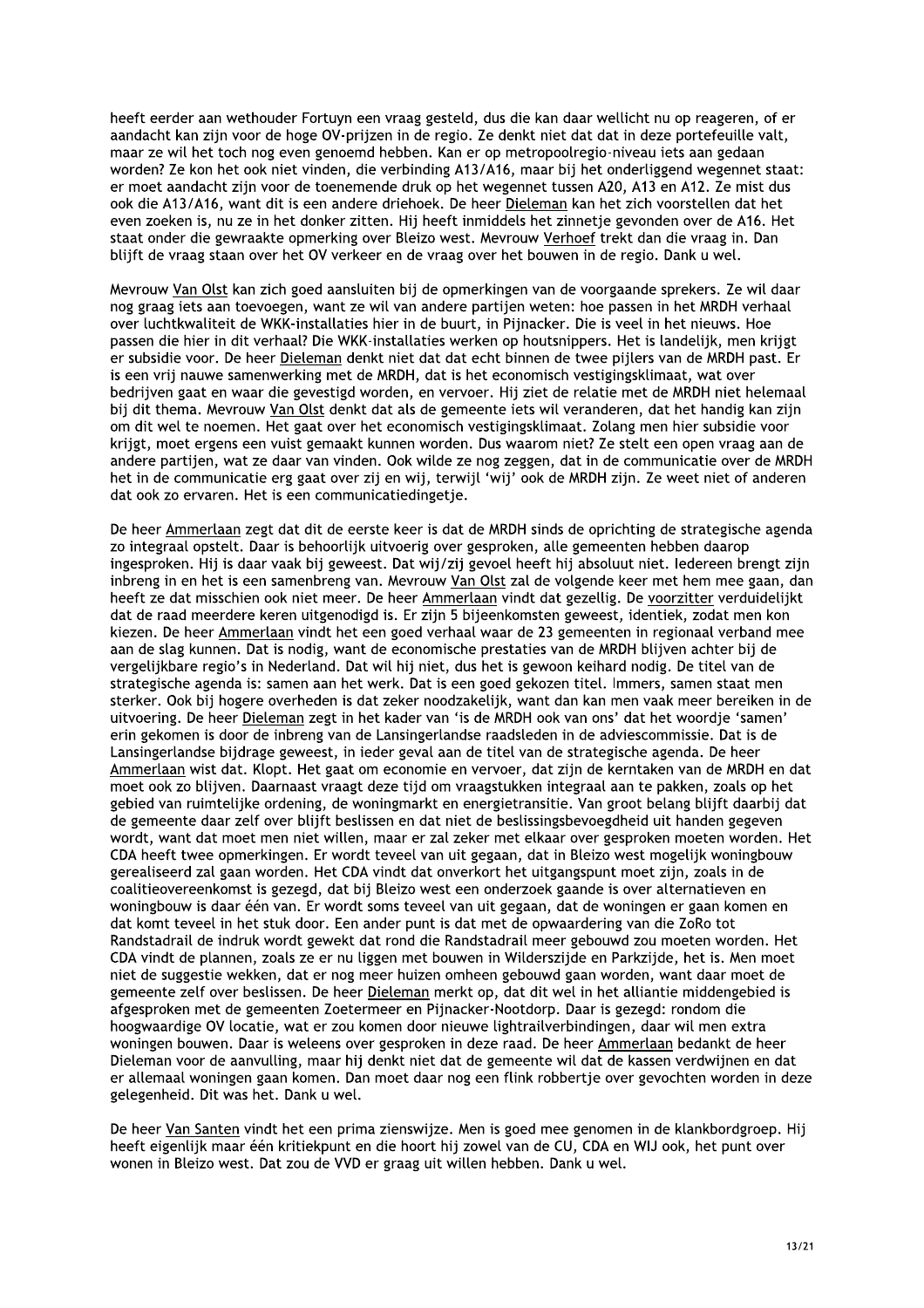De heer Weerheijm zegt dat concept strategische agenda van de MRDH voor ligt. D66 is in de eerste plaats heel erg blij met het proces wat de raad en de gemeente heeft doorlopen in de richting van dit stuk. Men moet niet ontkennen hoe belangrijk de MRDH voor deze gemeente is. De gemeente ligt op een zeer strategische plek binnen de metropoolregio, wat wordt geuit in de toch wel redelijke OV voorzieningen hier. De positie van de gemeente is dus belangrijk en daar ziet D66 de resultaten van terug. Hij zal het verder kort houden, maar hij heeft nog wel een aantal punten over de zienswijze zelf. De belangrijkste punten worden heel adequaat weergegeven, maar het puntje 'tot slot' klinkt een beetje als: oh ja, dit moet ook nog een beetje. Hij heeft nog een opmerking over de zin, dat in overleg met Rotterdam Meijersplein wordt opgewaardeerd. Dat is grammaticaal geen correcte zin. Graag ook daar nog even aandacht voor. Dan nog een punt over fietsbereikbaarheid. Of daar nog iets gezegd kan worden over de bereikbaarheid van het nieuwe treinstation. Dat waren opmerkingen over de zienswijze. WIJ maakt een opmerking over de houtsnippers. D66 vindt de luchtkwaliteit heel erg belangrijk, maar de MRDH is niet helemaal de organisatie waar dit soort dingen aangekaart moeten worden. De MRDH heeft twee belangrijke pijlers en daarbinnen hebben zij taken. Er is niet zoveel ruimte om dit soort dingen daar binnen aan te kaarten, dus dat is niet de juiste plek, alhoewel luchtkwaliteit natuurlijk heel erg belangrijk is. Daar wil hij het bij laten. De heer Dieleman geeft aan, dat dit punt expres vrij uitgebreid geagendeerd is, omdat de heer Weerheijm weleens heeft gevraagd om een strategisch debat te voeren over wat de gemeente moet met de MRDH. Hij had gehoopt op een bijdrage van D66, waarin dat heel erg naar voren zou komen, wat nou de speerpunten zouden moeten zijn voor de MRDH vanuit D66. Het zou kunnen dat het later nog komt, maar hij wil de heer Weerheijm er graag nog even aan herinneren. De heer Weerheijm wil daar wel met plezier op terug komen in de tweede termijn.

De voorzitter merkt op, dat de burgemeester de beantwoording zal doen, hoewel er ook vragen zijn gesteld aan de wethouders Fortuyn en Abee.

De voorzitter schorst de vergadering voor enige momenten vanwege de verlichting.

#### Schorsing

Na de schorsing heropent de voorzitter de vergadering. Er is geen beeld, maar het geluid wordt wel opgenomen. De microfoons doen het weer. Beantwoording eerste termijn door de burgemeester.

Burgemeester Van de Stadt voegt aan de woorden van de voorzitter, van voor de schorsing, toe dat wethouder Arends over de alliantie middengebied en woningbouw gaat. Aan hem is verder niet zoveel gevraagd of gezegd. De burgemeester is degene die de zienswijze voor de raad mag voorbereiden, maar het blijft de zienswijze van de raad. De commissie heeft vooral gereageerd op onderwerpen uit de strategische agenda aan de hand van de zienswijze. Die vragen geeft hij door aan de inhoudelijke portefeuillehouder. De concrete voorstellen, die gedaan zijn t.a.v. die zienswijze betreft die zin op blz.3 over die woningbouw, besluitvorming in Zoetermeer en Lansingerland. In die zin mist ook nog een werkwoord. Het staat er een beetje los/vast bij. Het lijkt hem geen probleem om die zin er gewoon uit te halen, dat lijkt hem praktisch. Hij doet dat onder voorbehoud dat mogelijk portefeuillehouder Arends er wat anders van vindt. Als zij er niet op reageert, kan het er prima uit. De heer Weerheijm wees op meer kromme zinnen in het stuk, dus hij zou nog een redactionele slag over de brief willen maken voordat het verzonden wordt. De vraag van de heer Dieleman over het tijdschema, ook die moet wel ingestuurd worden om de beantwoording voorbereid te krijgen voor de raad. De heer Dieleman heeft vaker dingen niet gelezen, die wel in een brief stonden vanavond, maar hij ziet dat niet staan. Er staat alleen wanneer de definitieve zienswijze ingediend moet worden, niet zoals bij de begroting dat een voorlopige zienswijze ingediend kan worden en dan de definitieve. Burgemeester Van de Stadt zegt dat dit klopt. Dat staat hier niet expliciet vermeld, maar de definitieve moet voor de raad ingediend worden en dat doet hij dus door het voorlopig in te dienen en hem definitief te bevestigen. Dat is hier een gangbare praktijk. Hij loopt het even na. De heer Dieleman leest dat het op 29 mei ingediend moet worden en de raadsvergadering is op 23 mei. Dat is er nog voor. Burgemeester Van de Stadt loopt even na of de informatie goed is. Het kan geen kwaad. Hij zal ervoor zorgen, dat hij op tijd is ingediend en dat lijkt hem relevant. Verder niet veel concrete wijzigingen t.a.v. de discussie die gevoerd is tussen de heer Ammerlaan en de heer Dieleman. De verstedelijkingsopgave voor aanpalende gemeenten en natuurlijk wat afgesproken is in het alliantie middengebied: die zin hoort dus bij het stuk, want daar heeft de gemeente stelling over ingenomen. Hij zou die niet in verband willen leggen met een eventuele zin over woningbouw als onderdeel van Bleizo west. Dat er een logica is om bij knooppunten te bouwen, wil niet zeggen dat bij ieder knooppunt ook gebouwd gaat worden. Dat zijn aparte discussies. En over die discussie is een traject afgesproken. Hij zou die zin laten staan, maar de raad gaat erover, het is de zienswijze van de raad. Als er nog concrete wijzigingen gewenst worden, hoort hij dat in de tweede termijn.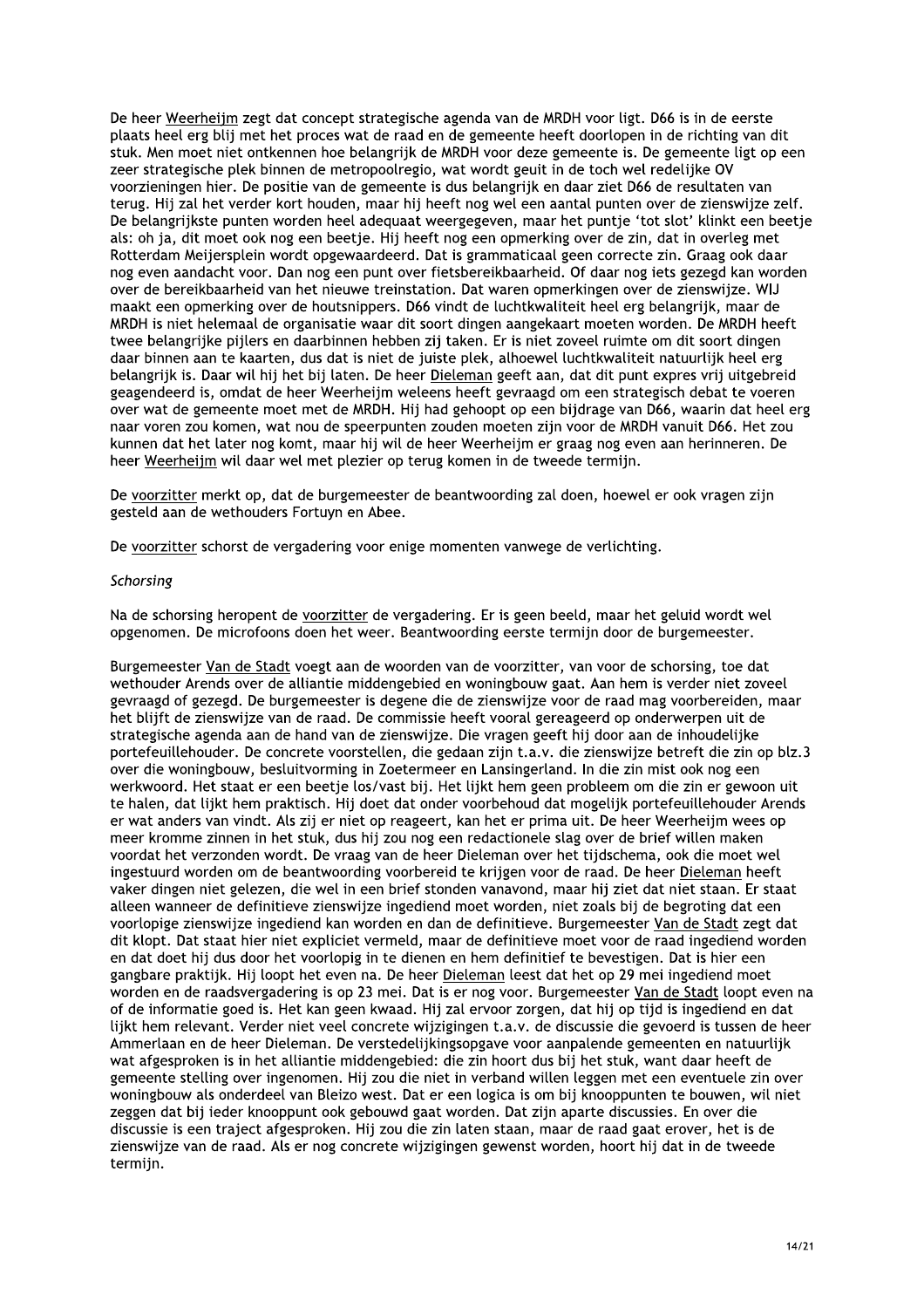Wethouder Abee reageert heel kort in de richting van de vragenstelster, mevrouw Verhoef. Het is natuurlijk altijd prettig als de MRDH mee wil denken en eventueel hulp aanbiedt. Er staat een aantal voorbeelden genoemd, zoals Leiden, de viersporigheid en dat soort dingen. Dat is vooral vervoer geënt. Maar bij bijvoorbeeld de ontwikkeling van Wilderszijde is een goede HOV-ontsluiting heel belangrijk en daar heeft de MRDH dan iets in te vertellen. Eén van de wensen rondom het station Lansingerland-Zoetermeer is zo'n fietsroute vanaf deze kant. Dat zijn allemaal zaken waar de MRDH een positieve rol in kan spelen. Als daar de tijd voor is en het juiste moment, dan zal de gemeente daar zeker gebruik van maken als het meerwaarde heeft. Dank u wel.

Wethouder Fortuyn geeft een korte toelichting om misverstanden uit de lucht te halen. Het ging over het Meijersplein, wat door GL even aan de orde werd gesteld. Consistent beleid is dat van meet af aan rondom P&R en ontwikkeling metrostation Rodenrijs, waar de komende jaren aan gewerkt gaat worden, ingezet wordt om op het Meijersplein voldoende capaciteit te gaan creëren. Dus aan de buitenkant van de stad. Wat de wethouder betreft, is betaald parkeren niet aan de orde, maar er komt straks nog de tarievendiscussie, want dat staat nu even buiten de strategische agenda. Dus Meijersplein is nog steeds een focuspunt om daar de opvang te hebben van auto's die de binnenstad in willen of op een andere manier met OV willen gaan. Een tweede punt wil hij nog adresseren, dat is het onderliggende wegennet. Van de zomer komen de eerste studies v.w.b. het wegennet. Het gaat inderdaad om die grote snelwegknooppunten, waarbij ook de N470 en N471 een onderdeel zijn en ook de N209. Dat staat al op de agenda, maar zal hier ook weer extra geadresseerd worden van: luister, dit is wel een heel belangrijk punt. Dat geldt ook voor de fietsroute. Er zijn 6 of 7 snelfietsroutes geadresseerd binnen de huidige begroting om te gaan bekijken via de korte termijnaanpak-financieringen. Daarbij spelen uiteraard ook Lansingerland en Zoetermeer mee, de aansluiting, waarbij met name de hoogteverschillen een dossier is wat financieel een forse inspanning vraagt, maar men is met zowel de provincie als de MRDH en de gemeente aan de slag om dat voor elkaar te krijgen. Het is al geadresseerd, het is al in behandeling en het wordt hier in de zienswijze ook goed neergezet om daar de aandacht op te houden. Dit was even een toelichting op de punten die er nog waren.

## Tweede termijn

De heer Phillippens had nog een vraag gesteld over de ambitie van de MRDH voor nieuwe economie. Heeft de gemeente daar projecten op, die daar eventueel bij aansluiten en die ook opgenomen kunnen worden in de zienswijze. Die vraag is nog niet beantwoord. Hij weet niet bij welke wethouder die ligt.

De heer Ruijtenberg bedankt de wethouder voor de antwoorden. Het is hem helder. Hij wil nog even ingaan op wat mevrouw Van Olst heeft gevraagd over de biomassa-centrale. Het is eigenlijk een beetje buiten het onderwerp, maar hij toch wel haar vraag beantwoorden. GL is tegenstander van biomassacentrales. De voorzitter grijpt in. Hij wil dat de commissie zich houdt bij dit agendapunt. Hij wil geen discussie over biomassa. Het gaat nu over de zienswijze op de strategische agenda. De heer Ruijtenberg legt uit, dat er een vraag werd gesteld.

Mevrouw Verhoef had nog een vraag gesteld aan wethouder Fortuyn over de onderkant van de OV-markt. Ze vroeg of er ook aandacht gevraagd kan worden voor de hoge OV-prijzen in de regio. Is daar op metropoolniveau iets aan te doen?

Mevrouw Van Olst heeft begrepen, dat het onderwerp waar zij het over wilde hebben, niet op deze agenda hoort, dus ze wil daar graag op een later tijdstip op terug komen. Dank u wel.

De heer Ammerlaan zegt dat er vragen beantwoord zijn, maar de vraag m.b.t. wel of geen woningbouw ergens blijft een beetje hangen. De burgemeester had het over een zin die eruit gehaald kan worden. Het was hem niet helemaal duidelijk. Was dat de zin op blz.3 bij 'wat draagt Lansingerland bij' en dan de eerste zin? Want dat gaat over woningbouw en daar heeft hij toch wel moeite mee. De zin op blz.4 bij de vertramming, onder aan die zin: denkt het college dat die zin moet blijven staan? Daar heeft hij toch wel wat moeite mee.

De heer Weerheijm heeft de belofte gedaan in de eerste termijn m.b.t. een grote strategische visie op de MRDH. Die heeft hij de heer Dieleman in de schorsing al duidelijk gemaakt. Als andere mensen die nog nodig hebben, dan moeten zij na de vergadering maar even naar hem toe komen. Verder geen bijdrage.

Burgemeester Van de Stadt antwoordt op de heer Ammerlaan, dat hij de zin bedoelt onderaan pagina 3: besluitvorming raden Zoetermeer en Lansingerland over woningbouw als onderdeel van het gebiedsontwikkelingsprogramma. Een zin zonder werkwoord. Daarvan heeft hij gezegd: haal die eruit. Een andere discussie die gevoerd is, is over de zin: voor de onderbouwing is een sterke link met de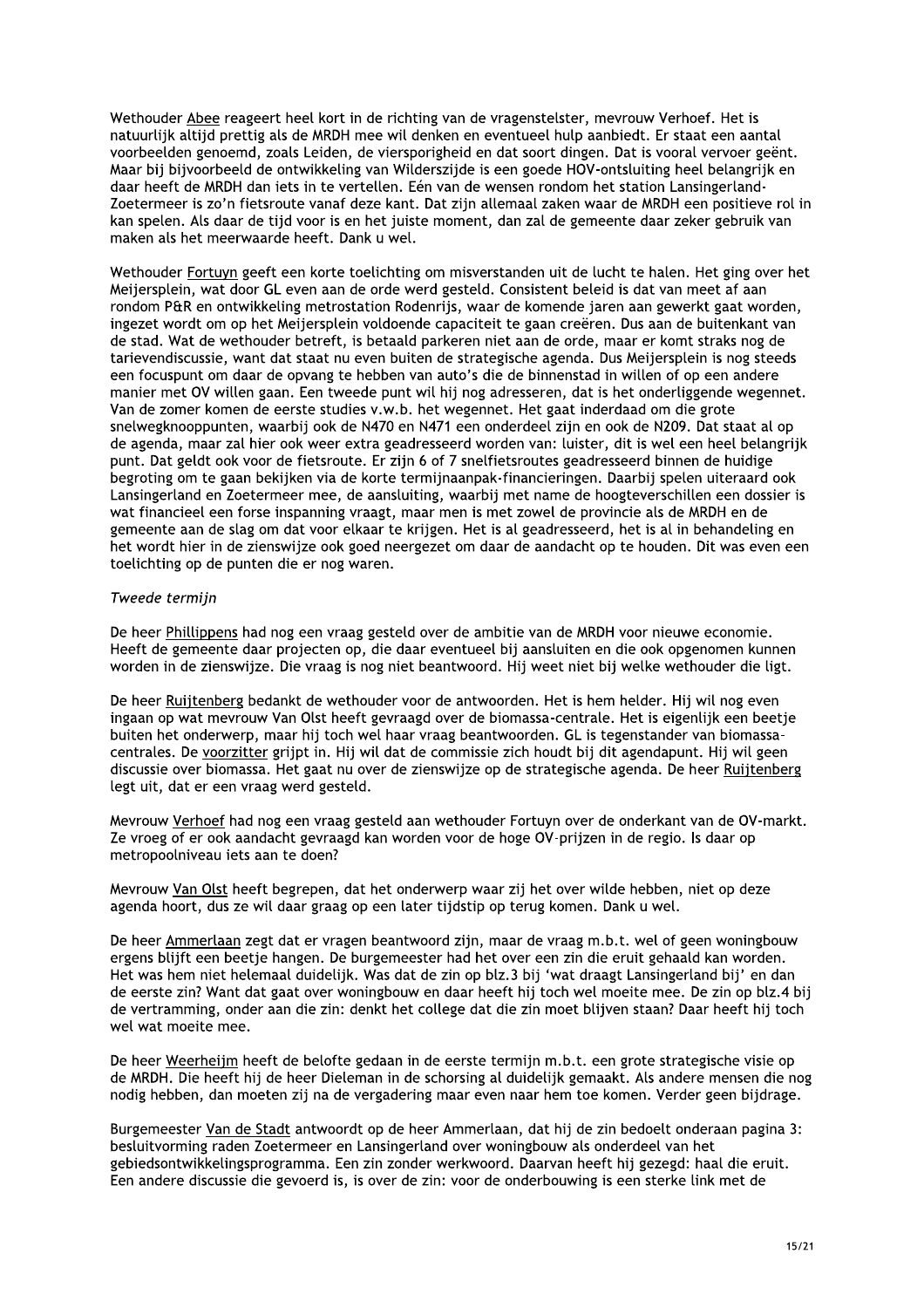verstedelijkingsopgave in aanpalende gemeenten alliantie middengebied. Dat is bij die ZoRo busbaan, zoals de heer Ammerlaan terecht zei, vrijwel onderaan pagina 4. Daarover was de discussie. De heer Ammerlaan zegt: eruit. De heer Dieleman zegt: erin. Zo heeft hij het maar even vertaald. Daarvan zegt de burgemeester: laat die zin staan, want die zin is feitelijk juist. Er is een sterke link met OV opgaven in aanpalende gemeenten. Dat is het eerste deel van de zin. Zoetermeer wenst een verbinding met Rotterdam. Lansingerland heeft daar ook belangen bij, maar dat is in hoge mate de achtergrond van die lijn. In het alliantie middengebied is daar het e.e.a. over gesteld, wat gewoon feitelijk is. Er kan geen andere zienswijze ingediend worden dan wat vastgesteld is door de alliantie middengebied. Daarvan zou hij zeggen: laat dat staan. Hij deelt de zorg van de heer Ammerlaan niet, wel de inhoudelijke zorg, want men moet goed opletten wat daar in dat gebied gebeurt. En gelukkig gaat men daar met elkaar over. Maar niet de zorg dat dit zou leiden tot of de deur zou open zetten tot. Daar moet men niet te bang voor zijn. Die discussie heeft de gemeente echt wel in de hand. De heer Ammerlaan heeft de burgemeester begrepen, maar hij heeft ook geleerd, in de tijd dat hij in de politiek zit, dat als iemand jets wil bereiken hij dit steeds moet blijven zeggen. De andere kant: als er iets staat in een document en het staat in nog drie documenten, dan wordt het steeds meer versterkt. Ja, één keer ergens in en dan nog een keer en nog een keer. Dat kan betekenen dat sommige mensen denken: hé, ze willen het echt. Hij blijft het een gevaarlijke zin vinden. Burgemeester Van de Stadt begrijpt dat. Die kant van de zorg kan hij best met hem delen. Als er telkens ergens over gesproken wordt, moeten er dan zorgen gemaakt worden dat het gaat gebeuren? Daar is de gemeente dus gewoon zelf bij. De discussie moet gevoerd worden, omdat op argumenten ja of nee beslist moet worden. Hij vindt dat men daar niet al te bang voor moet zijn, omdat de gemeente dat in eigen hand heeft. Inhoudelijk past het in het stuk, er staat niets nieuws in. Of het er wel of niet uit moet, is aan de raad in meerderheid. De burgemeester adviseert om het erin te laten staan, maar als de meerderheid het eruit wil, dan gaat het eruit. Het is de zienswijze van de raad. De burgemeester hoort dat niet en zijn advies is: laat het staan. Als de raad het eruit wil, laat hij dat aan de wijsheid van de commissie over.

Wethouder Arends heeft een vraag over vernieuwde economie. Dat is natuurlijk heel belangrijk, ook voor dit gebied. In de zienswijze is niet opgenomen dat het niet kan, want het past natuurlijk zeker in dit gebied met zoveel werkgelegenheid. En ook als gekeken wordt naar het arbeidsmarktoffensief, waar de gemeente mee bezig is. Het lijkt een prima voorstel om er jets over op te nemen in deze zienswijze. Dan zal ze vooral het onderwijs en de arbeidsmarkt noemen, die verbinding. Nu krijgt de gemeente er al subsidie voor, ook vanuit de MRDH. Het is prima om daarover iets op te nemen in de zienswijze als de rest dat ook akkoord vindt.

Wethouder Fortuyn is nog een antwoord verschuldigd aan mevrouw Verhoef over de onderkant van het tarievenkader en over de betaalbaarheid daarvan. Een strategisch document is geen operationeel document. Er komt nog de discussie over de tarieven. Er komt nog een hele discussie over aan welke knoppen gedraaid kan worden. Het heeft uiteraard de aandacht van de bestuurscommissie, maar ook van de MRDH om scherp te kijken naar de tarieven. Daar komt een aparte discussie over. Dank u wel.

De voorzitter constateert, dat in de zienswijze toch redactionele aanpassingen gedaan moeten worden. Dit doet het college. Dit heeft hij opgepikt uit de discussie. Zijn voorstel is om het dan als hamerstuk naar de raad te doen, ervanuit gaande dat de redactionele aanpassingen akkoord zijn. De heer Phillippens noemt nog de projecten voor nieuwe economie, dat die er ook in komen. De voorzitter ziet de reacties. Ja, die moeten toegevoegd kunnen worden. Dat zal het college doen. De heer Ammerlaan zegt dat het als hamerstuk naar de raad kan. Het CDA zal kijken hoe het aangepast is en zo mogelijk amenderen. De voorzitter vraagt waar dan op geamendeerd wordt. Op de redactionele veranderingen of op wat de heer Phillippens noemt. Het gaat de heer Ammerlaan om de huizen rond de ZoRo lijn c.q. Bleizo west. Daar wil hij nog even over nadenken.

6.d Zienswijze begroting 2020 MRDH en beleidsnota risicomanagement en weerstandsvermogen De heer Phillippens heeft één puntje m.b.t. de stijging van de bijdragen van inwoners. Dat is 3,9%. Dat vindt hij opmerkelijk, omdat het college in de toelichting zegt dat de economische prestaties van de MRDH achterblijven t.a.v. vergelijkbare regio's. Anderzijds is een maximale indexatie voor gemeenschappelijke regelingen vast gesteld van 3,4%. De heer Dieleman merkt op, dat het achterblijven de uitgangssituatie is voor de MRDH. Daar is de MRDH voor opgericht, om te voorkomen dat het achterblijven blijft. Dat het zo is, is de conclusie en dat er geld bij moet, heeft te maken met een loonindexatie die op dit moment alle overheidsorganisaties hebben, omdat ambtenaren gewoon heel veel geld kosten. Voor de heer Phillippens is dit helder. Dank voor de toelichting. Dan zit hij nog steeds met de maximale indexatie van de gemeenschappelijke regelingen van 3,4%. Deze 3,9% is hoger. Geeft dit geen precedentwerking? Dat nu de MRDH 3,9% verhoging mag, maar wat als andere regelingen ook een extra verhoging willen? Graag even een reactie van het college hierop. Dank u wel.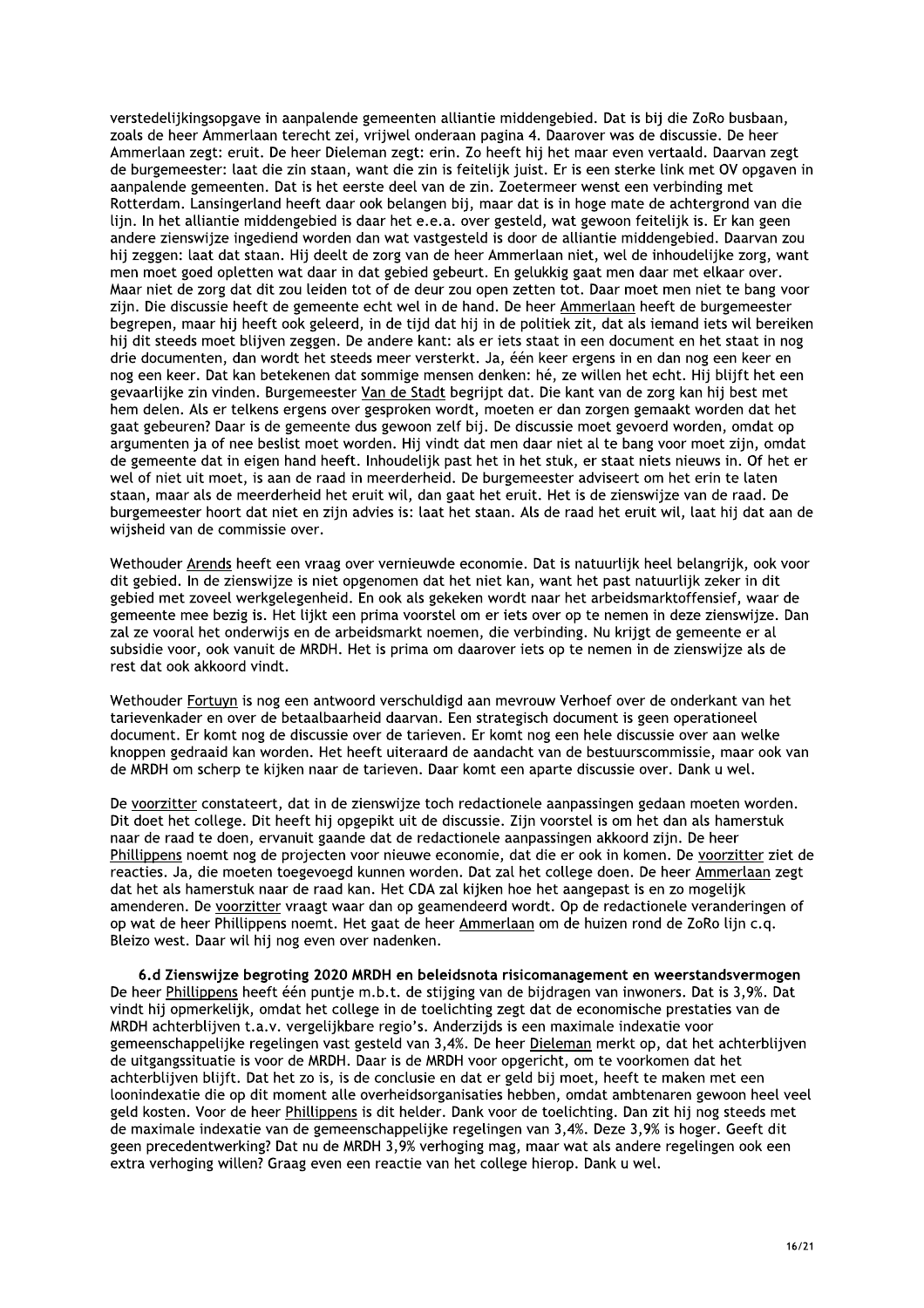Meyrouw Van Olst heeft ook één opmerking. Bij vervoer wordt gezegd dat de BDU niet mee stijgen en dat er dus effectief minder geld is om nieuwe investeringen te doen en dat er dan gekort wordt op onderhoud. Dat lijkt haar geen handig iets. Het is wel handig om daar toch iets over te schrijven. Dat kan men misschien één keer doen, maar niet jaar in jaar uit.

De eerste vraag van de heer Phillippens is voor burgemeester Van de Stadt. De indexering is 3,4%. Dat is hoog, maar dat is het gevolg van de indexering. Hier gaat een centrale brief over uit, het om correcties over afgelopen jaren, met terugwerkende kracht. Het bedrag is vast gesteld zoals in de gemeenschappelijke regeling en gezegd is dat dat het ook moet zijn. De heer Phillippens komt met 3,9%, maar die heeft de burgemeester niet zien staan. Is dat op basis van een berekening of een bedrag? Hij zou kunnen voorstellen dat het om een afronding gaat. De heer Phillippens legt uit, dat de bewonersbijdrage met 10 cent stijgt. Als dat door gerekend wordt met wat het nu is, is dat een stijging van 3,9% in totaal. Daar komt dat percentage vandaan. Burgemeester Van de Stadt heeft het zelf niet nagerekend. Hij gaat er even van uit, dat het een afronding is, omdat het zo'n klein bedrag is. Hij zou het zich kunnen voorstellen dat het op 9 cent had moeten uitkomen. Daar moet de burgemeester het antwoord op schuldig blijven. Het gaat dan om een cent, € 600 voor deze gemeente, dus dat valt mee, maar hij zal in een schriftelijke reactie hierop terugkomen, hoe dat zit. Hij had het zelf niet nagerekend en ging uit van 3,4%. De heer Phillippens vraagt hoe de burgemeester aankijkt tegen mogelijke precedentwerking, mocht het hoger uitkomen. Burgemeester Van de Stadt antwoordt dat er geen precedentwerking in zou moeten zitten. De verhoging is gewoon 3,4%. Als er een hogere verhoging is, dan zou daar een externe reden voor moeten zijn, maar die moet wel terug te voeren zijn op een aanwijsbare oorzaak. Hij vergelijkt het met de veiligheidsregio, waar gezegd is dat los van de indexering de weg van de OMS gelden voor rekening van de gemeente komen, omdat dat wetgeving is. Dat ligt dan bij de gemeente. Zoiets zou een goede reden kunnen zijn en leidt niet tot precedentwerking. Als er een andere reden is, komt hij er zeker op terug. Als er 3,4% afgesproken wordt voor gemeenschappelijke regelingen, dan is het 3,4% voor alle clubs die daar onder vallen. Dat moet wel helder blijven.

Wethouder Fortuyn zegt voor de helderheid, dat in deze zienswijze wordt aangegeven dat de BDU niet gelijkelijk mee oplopen. Dat heeft te maken met het feit dat de indexering geen automatisme is binnen het systeem van de overheid. Dit is wel een discussie bij het overleg met de ministeries. Men is dus heel voorzichtig om die BDU inkomsten mee te laten stijgen met de inflatie. Dat is één. Twee. Er wordt nadrukkelijk aangezet in de zienswijze, dat de onderhoudskosten steeds meer onderdeel gaan uitmaken van de exploitatie. Dat is één van de vragen. Daarmee beperkt het de investeringsruimte. Dit dwingt ze om heel goed aan de kostenbeheersing te werken, dat staat ook in de zienswijze, om een efficiënte kostenbeheersing toe te passen op onderhoud van de systemen. Wordt er bezuinigd op onderhoud? Nee. Geprobeerd wordt om die kostenbeheersing goed en efficiënt te doen met elkaar. Dat staat ook in de zienswijze en het is straks onderdeel in de tarievendiscussie, maar ook in de discussie met het ministerie, om de investering te blijven doen in de zuidelijke Randstad. De vraag naar openbaar neemt toe en dat kan met de huidige BDU gelden niet gefinancierd worden. Het is ook echt geagendeerd, het staat op de agenda en het is één van de prioriteiten.

## Tweede termijn

Mevrouw Van Olst vindt het heel mooi, dat het er in staat, maar ze ziet het niet zo expliciet staan. Er staat: wij onderschrijven dat een goede bereikbaarheid een randvoorwaarde is. Dat is natuurlijk ook zo. Dat klopt helemaal. Maar het onderhoud van die railvoertuigen mag natuurlijk niet omlaag gaan. Kan dat nog explicieter genoemd worden dan? Wethouder Fortuyn legt uit, dat als ze doorleest ze kan zien dat het erin staat. Het vereist een kostenbeheersing voor onderhoud. Er staat niet 'bezuinigen' of 'achteruit gaan'. Er staat 'kostenbeheersing'. Dat staat in de tekst.

De heer Dieleman wil nog iets zeggen over de opmerking die de heer Phillippens net maakte. Het indexeringspercentage van 3,4% klopt voor de GR in de Rotterdamse regio. Die afspraak wordt gemaakt door de gemeentesecretarissen in de kring van gemeentesecretarissen. Voor de MRDH wordt de indexering gecoördineerd door de Haagse regio. Daar is het gebruikelijk dat het college van Zoetermeer een bijdrage verstuurt vanuit de Haagse regio en daar zijn iets andere indexeringspercentages opgenomen, namelijk 3,9% voor loonkosten en 3,6% voor de materiële kosten. Dat is netjes opgenomen in de kadernota van de MRDH, die de raad een tijdje geleden heeft gekregen. Volgens hem is de begroting daarmee in lijn. De gemeenten in de regio Rotterdam hebben geen gebruik gemaakt om een maximale indexering in te dienen bij de MRDH. Dat heeft Zoetermeer geregeld. De voorzitter merkt op, dat hij antwoord heeft gegeven alsof hij wethouder is. Hartelijk dank.

De voorzitter constateert, dat het voorstel als hamerstuk behandeld kan worden in de raad.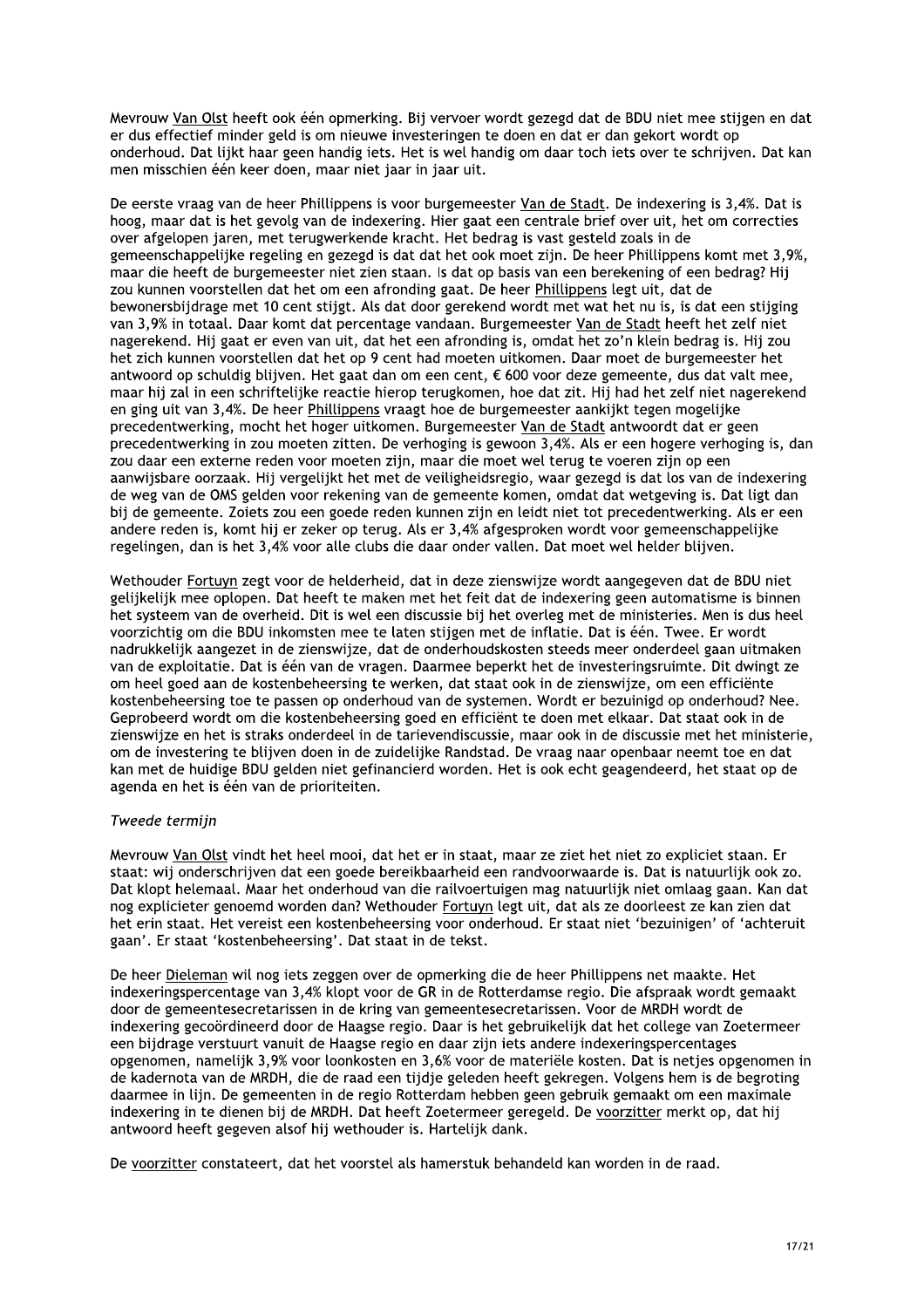## 6.e Instemmingsbesluit wiiziging Gemeenschappelijke Regeling SVHW 2015

Mevrouw De Geus had technische vragen gesteld. Zij wil bedanken voor de antwoorden die zij daarop gekregen heeft. Verder is GL akkoord met de voorgestelde regeling.

De voorzitter constateert, dat het voorstel als hamerstuk behandeld kan worden in de raad.

#### 7a. Actualiteiten uit het college

Burgemeester Van de Stadt had nog een vraag van de heer Ruijtenberg om iets te zeggen over de milieu effecten van de brand afgelopen maanden op de Hoekeindseweg. Hij kan hierover zeggen, dat los van het feit dat rook altijd schadelijk is en dat er 3 mensen waren met rookintoxicatie, dat er geen specifieke gevaren uit de rook waren. Er is gemeten in het Rottemerengebied bij o.a. de skiberg. Daar is niets alarmerends aangetroffen. Het bluswater is vaak ook een groot probleem, maar dat is op het terrein gebleven. Dus ook daar zit het goed. Er is wel wat in de sloot gelopen en dat is onder de aandacht van het waterschap gebracht. Hij neemt aan, dat het daar in goede handen is, zolang hij hiervan niets hoort. De roetdeelties zijn verder niet giftig en kunnen gewoon weg gewassen worden. In die zin zijn de effecten beperkt. Het tweede punt is jets ingewikkelder, wat hij wil delen. Hij gaat proberen dat kort en helder te doen. Het gaat over de ambulancezorg in deze regio. De ambulancezorg is in principe geen taak van de gemeenten. Deze taak ligt bij de minister, die geeft daar concessies voor uit. Die concessies worden door een partij gewonnen en die levert de ambulancediensten en de zorgverzekeraars betalen dat. Dat is even hoe het werkt. Er is ooit de keuze gemaakt het onder te brengen bij de veiligheidsregio. Dat is niet bij alle veiligheidsregio's zo. Het komt erop neer, dat de AZHR de concessiehouder is voor die ambulancedienst. De AZHR wordt volledig betaald door de zorgverzekeraars. Die AZHR is eigendom voor 50% van de veiligheidsregio en 50% van de BIOSgroep of de zeggenschap daarin. Ze maken gebruik van 1/3 van de ambulances van de BIOSgroep en voor 2/3 van de ambulances van de veiligheidsregio. Dat is allemaal ondergebracht bij die AZHR als concessiehouder. Daar zit dus geen gemeentelijke bijdrage bij. In die zin gaat de gemeente er ook niet over. Er is altijd wel een discussie over de aanrijdingstijden en de effectiviteit van de ambulancedienst. In de onderzoeken, die daar naar gedaan zijn, is geconcludeerd, dat die gemengde aansturing, BIOS en de veiligheidsregio, in die AZHR tot governance problemen leidt. Het is niet effectief en niet efficiënt en daar zitten knelpunten in. Er is gekeken door de portefeuillehouder binnen de veiligheidsregio, de burgemeester van Schiedam, de heer Lamers, in Bleiswijk nog zeer bekend, of er wat mee gedaan kan worden met de BIOS. Daar is uit geconcludeerd, dat het samengaan van die twee een goede zaak zou zijn. Er zit de ingewikkeldheid aan, dat dat samengaat, waarbij BIOS het deel van de veiligheidsregio overneemt of andersom, dat er verschillende pensioenregelingen zijn. Van de veiligheidsregio zijn het ambtenaren; zij krijgen een andere werkgeversbijdrage dan die bij Zorg en Welzijn zitten van de BIOS groep. Als de BIOSgroep het deel van de veiligheidsregio zou overnemen, dan zou er een miljoenenbedrag bij moeten om de pensioenen aan te vullen. Dat gaat niet, dus is gekomen tot de conclusie dat de veiligheidsdeel BIOS over neemt. Dat gebeurt allemaal binnen die AZHR. Het plan is daarmee gerezen, dat de AZHR geld gaat lenen om de BIOS uit te kopen. Ze neemt de ambulances over van de BIOS groep. Voor de veiligheidsregio an sich en voor de gemeentelijke bijdragen betekent dat niets. De gemeente is daar niet verantwoordelijk voor, het is allemaal voor de zorgverzekeraars. Maar er wordt wel een garantstelling van de veiligheidsregio gevraagd voor het bedrag wat de AZHR gaat lenen. Dat is het verhaal hoe het werkt. Nu is gevraagd door de veiligheidsregio om een zienswijze uit te brengen en dat is een collegebevoegdheid in dit geval, omdat de raad niet aan zet is omdat er geen bijdrage effect in zit. Het college gaat dit doen. De hoofdlijn van die zienswijze, voor zover hij het nu kan bekijken is dat dit winst zou moeten opleveren gezien de governance problemen. Dat het dus goed is voor iedereen. Het risicoprofiel neemt niet noemenswaardig toe, omdat de veiligheidsregio nu al voor 2/3 verantwoordelijk is voor die ambulances, dus dat verandert niet zoveel. Maar de gemeente wil natuurlijk wel enkele garanties mochten er risico's naar de gemeente en de gemeentelijke bijdragen zijn. Als portefeuillehouder in die veiligheidsregio op financiën, maar ook als burgemeester namens deze gemeente, wil hij niet dat de gemeente een soort van rekening krijgt die de verzekeraars laten liggen. Er zijn gemeenten, die daar wat soepeler in zijn, zoals Rotterdam die het dan zelf wil doen, maar dat heeft de burgemeester absoluut niet. Bij de discussie over de slechte aanrijdingstijden in sommige gemeenten is dat soms weleens geopperd. De burgemeester is daar heel wars van, want de verzekeraars en de minister, die verantwoordelijk zijn, lachen zich suf. Dus de burgemeester wil die garantie hebben. Langs die lijn wordt de zienswijze opgezet. Het college zal die indienen en de burgemeester zal het ter kennisname toesturen aan de raad. Als de raad er meer over wil weten of als de raad het wil agenderen, dan ligt het initiatief bij de raad. De burgemeester is uiteraard bereid tot elke toelichting, tot elke discussie en daar is bij de volgende commissievergadering nog alle ruimte toe. Dus het college gaat een zienswijze voorbereiden, die wordt toegestuurd ter kennisname. De raad kan het agenderen als er vragen over zijn op één of andere wijze. Dat zou ook een beeldvormende avond kunnen zijn. Het proces gaat wel snel nu. Voor de zienswijze staan 2 maanden.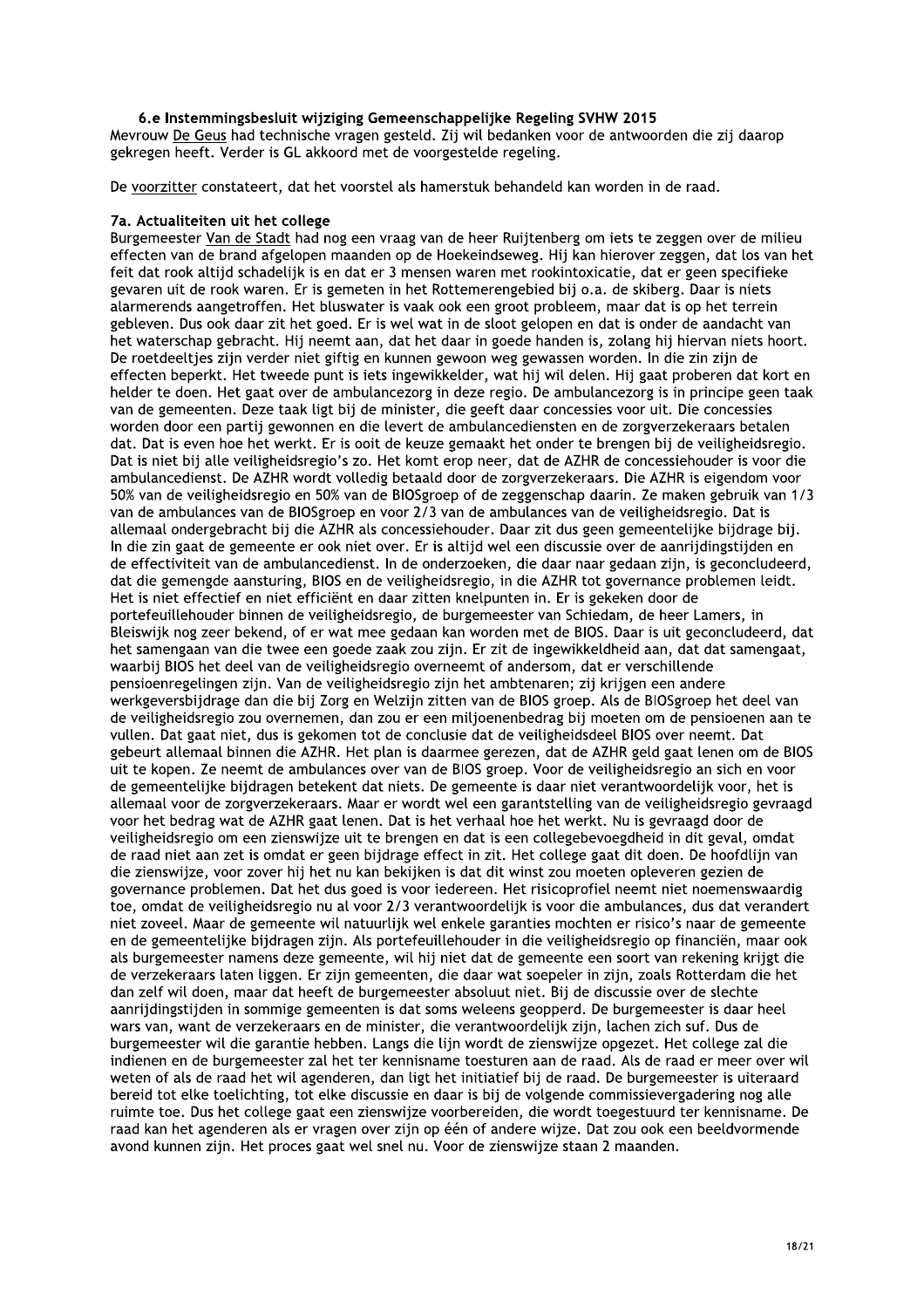De heer Dieleman is even zoekende. Hij snapt dat de zienswijze een collegebevoegdheid is. Maar binnenkort wordt ook een zienswijze ingestuurd op de begroting van de veiligheidsregio. Hij kan zich niet voorstellen, dat zo'n garantstelling en mogelijk een aanpassing in het risicoprofiel daardoor, dat dat geen effect heeft op de programmabegroting van de VRR. Zou dit stuk daar niet ingevlochten kunnen worden zodat de raad nog invloed heeft op wat de raad vindt van deze ontwikkeling bij de veiligheidsregio. Burgemeester Van de Stadt vindt dit een terechte en goede suggestie van de heer Dieleman. Hij gaat de raad hier nog even over adviseren. Elke garantstelling is per definitie een risico, anders is die garantstelling ook niet nodig. Tegelijkertijd is hij nu in het proces met KPMG die een doorberekening maakt over dat bedrag en met de accountant van de gemeente en van de AZHR om uit te vinden hoe het precies gaat lopen, als portefeuillehouder van de centjes. Dus dat weet men allemaal nog niet. Hij zit dus een beetje in een tijdspanne, ook daarmee. Maar terecht zegt de heer Dieleman dat als het gevolgen heeft voor de begroting, de raad daar iets van moet kunnen vinden. In deze begroting zit het niet, dus het zal een begrotingswijziging moeten worden. Dan zal er waarschijnlijk ook nog voldoende tijd zijn, maar de burgemeester komt erop terug.

## 7b. Actualiteiten uit de commissie

Geen opmerkingen.

## 7c. Verbonden partijen

De heer Dieleman meldt dat er een vergadering is geweest van de adviescommissie economisch vestigingsklimaat van de MRDH. Daar is nog geen verslag van ontvangen. Als dat binnen is, zal hij het op @Work laten plaatsen. Opmerkingen, suggesties, reacties, punten van verbazing zijn altijd meer dan welkom.

## 8. Rondvraag en sluiting

De voorzitter stelt voor dat L3B, CDA en WIJ hun vraag stellen en dat daarna de wethouder Arends de vragen beantwoordt.

Mevrouw Gielis merkt op, dat wel blijkt, uit het feit dat 3 partijen een vraag stellen, hoe hot dit onderwerp leeft. L3B is wat verrast door de ontwikkelingen van de afgelopen weken en daardoor ook een beetje verward geraakt. Het is bekend dat de wethouder op 15 mei a.s. een afspraak heeft met de winkeliersvereniging om over de standplaatsen in Berkel te praten. L3B is in afwachting van de uitkomsten van dat gesprek, L3B wil met deze vraag het proces ook niet verstoren, maar gezien het feit dat het zo leeft en er veel vragen over komen van inwoners, terwijl L3B er niet altijd antwoord op heeft, en gaat deze vraag toch stellen. L3B was in de veronderstelling dat er in ieder geval tot die tijd, tot de gesprekken en de uitkomsten met de winkeliersverenigingen, geen standplaatsen mogelijk waren bij de vis in Berkel. Tot verbazing stond er afgelopen week toch een kraam bij de vis. Kan de wethouder uitleg geven? Het ging om een fruitkraam. Daarbij staat er op het plein, vlakbij het carillon, sinds afgelopen week dinsdag een grote camper, waarin een nagelstudio is gevestigd. L3B heeft vernomen, dat deze nagelstudio een vergunning voor een jaar heeft ontvangen. Onder de winkeliers en de standplaatshouders is de afgelopen maand een enquête geweest met de vraag waar en of er wel standplaatsen in het winkelcentrum van Berkel zouden moeten komen. De uitkomst van deze enguête wordt eveneens pas op 15 mei in het gemeentehuis besproken met alle betrokken partijen. Hoe is de standplaats voor deze nagelstudio vergund? Is dit een tijdelijke noodoplossing? Of een definitieve standplaats? Tot slot, De hierboven genoemde situaties staan een vruchtbaar gesprek met alle partijen in de weg. Was het niet handiger geweest om in afwachting van de besprekingen, die nog komen, een pas op de plaats te maken t.a.v. het afgeven van een standplaatsvergunning?

De heer Ammerlaan zegt dat er goede afspraken waren gemaakt op 28 maart. Er is een motie ingediend en dat is kordaat opgepakt door het college. Gelijk dezelfde avond zijn er al afspraken gemaakt. Hij ziet daarin dat het allemaal heel voorspoedig ging. En dan is hij heel verbaasd als hij ineens leest, dat er meerdere vergunningen gegeven worden voor maximaal 5 dagen, waarbij hij rare dingen ziet. Die worden afgegeven bij de vis, een plek waar een andere standplaatshouder niet mag staan. Hij loopt er even snel doorheen, anders komt er drie keer hetzelfde. Ondernemers en inwoners willen allemaal bruisende centra, waar reuring is maar geen herrie. Dat moet men niet willen. Om bruisende centra te krijgen en te behouden is goede samenwerking tussen ondernemers onderling en tussen ondernemers en gemeente zeer belangrijk. Goede communicatie is daarbij van essentieel belang. Daar lijkt het een klein beetje aan te ontbreken. De volgende vragen aan het college. Kan de wethouder uitleggen waarom deze tijdelijke standplaatsen wel afgegeven konden worden? Waarom konden deze tijdelijke vergunningen worden afgegeven in een periode dat de gemeente in overleg is met de ondernemers om tot oplossingen te komen m.b.t. het standplaatsenbeleid? Kan de wethouder toezeggen om bestuurlijke moed en vooral inzet te tonen en om met praktische oplossingen te komen om er echt uit te komen met de ondernemers? Het moet niet alleen erger worden.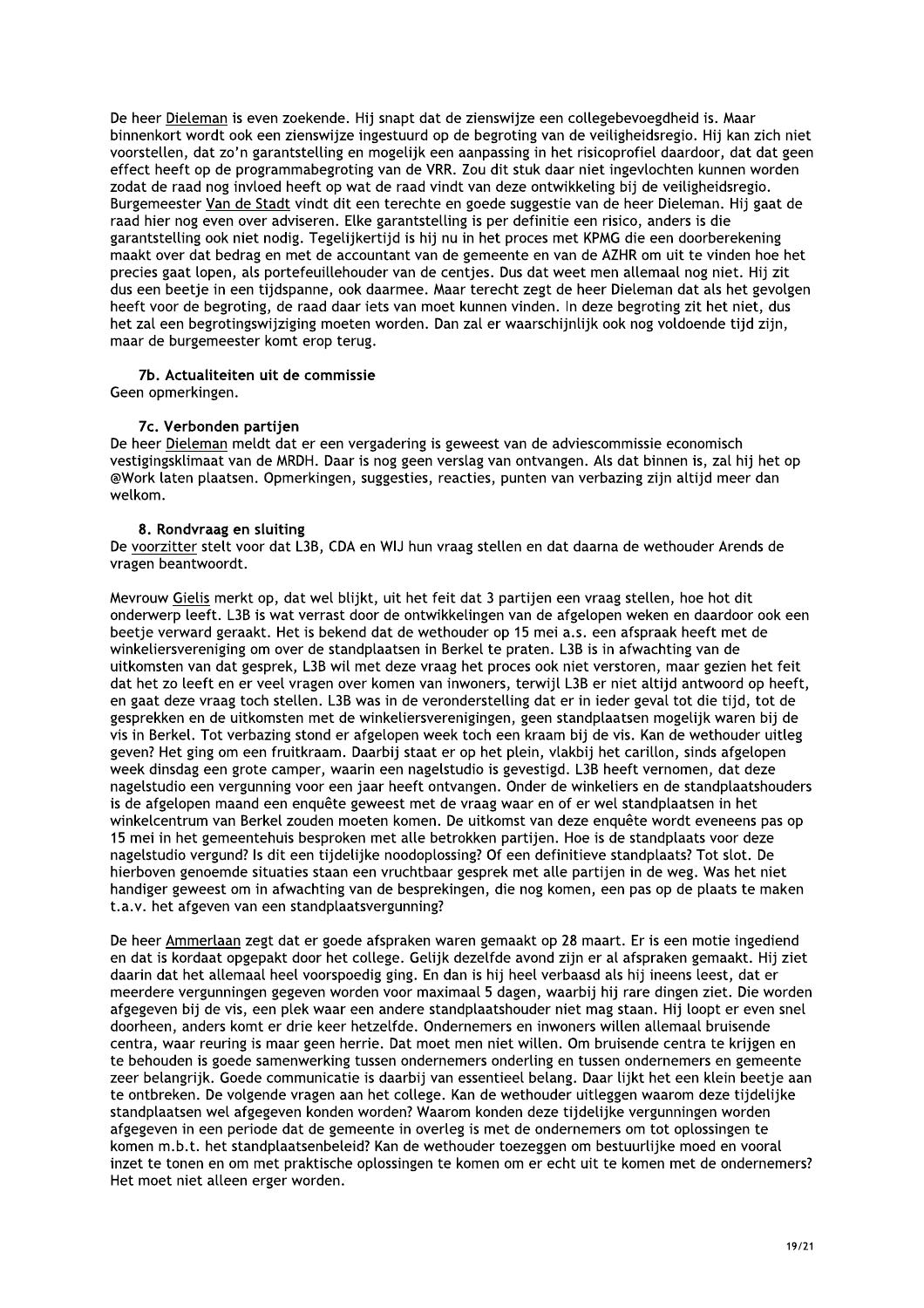Meyrouw Van Olst kan aan haar voorgangers toevoegen dat er ook een kippenboer is gesignaleerd, die live staat te braden. Dat was ook niet helemaal de bedoeling. WIJ vindt het opmerkelijk dat op de plek bij de vis nu een groentekraam staat. Dat mocht daar niet staan, omdat er fietsparkeerplekken waren. Wat is er nu ineens anders aan? Ze hoort het graag van de wethouder. Ze begrijpt dat het geen makkelijke situatie is. Dat blijkt uit alles. Maar er is nu ook beeldvorming bij het volk en dat geeft reuring.

Wethouder Arends heeft meerdere vragen gekregen en die begrijpt zij heel erg goed. Het college heeft eerder een besluit genomen over de vast standplaatsen, om die te situeren aan de Herenstraat en niet bij de vis. En nu staat er een kraam bij de vis. Ja, wat is hier aan de hand? Hoe is dit nou mogelijk? Dat wordt aan de wethouder gevraagd. Ze baalt, net als de vraagstellers, van de commotie die hieruit ontstaat. Ze gaat het uitleggen, hoe het kan. Maar ze zal ook uitleggen hoe ingewikkeld het is. Ze begint eerst met een technisch verhaal. Gevraagd wordt hoe dit kan, dus ze moet ook uitleggen hoe dit dus kan. Er is een onderscheid te maken tussen vaste standplaatsen en tijdelijke standplaatslocaties. Een vaste standplaatslocatie wijst het college aan. Dat betekent dat maximaal 6 dagen in de week voor 52 weken een plek ingenomen kan worden. Die locaties worden inderdaad aangewezen. Onlangs heeft het college hier een besluit over genomen om die te situeren bij de Herenstraat. Daarnaast kunnen ook standplaatsen een tijdelijke vergunning gegeven worden. Voor een tijdelijke standplaats is geen bepaalde locatie vooraf aangegeven. Dus elke aanvraag kan overal gevraagd worden. Dat kan bij de kerk, dat kan bij het gemeentehuis, maar dat kan dus ook bij de vis. Wat gebeurt er dan als die vraag binnen komt? Dan is er op dit moment nog steeds een vigerend standplaatsenbeleid. Dan wordt er aan de hand van de criteria gekeken en het voldoet aan zoals het standplaatsenbeleid is, de grootte, de voetgangersloop, al dat soort vragen worden dan mee genomen. Dan blijkt dus, als die vraag binnen komt, en dat is dus gebeurd, dat er een vergunning is afgegeven voor de groente en fruit voor maximaal 5 vrijdagen bij de vis. Dat is de technische uitleg. Mevrouw Gielis hoort de wethouder zeggen dat het binnen het bestaande beleid mogelijk is om een tijdelijke vergunning af te geven. Toen die bloemenkraam op het plein stond en er volop gewerkt moest worden, toen mocht hij niet even tijdelijk terug naar de vis. Dat begrijpt ze niet helemaal, want dat is ook in dit huidige, bestaande beleid. Wethouder Arends begrijpt de verwarring daarover. Op dat moment is het besluit genomen om de vaste locaties te situeren aan de Herenstraat. Dat had daar inderdaad mee te maken. Ze begrijpt dat het vragen oproept, dat dit verwarring veroorzaakt en dat het in de beeldvorming echt heel moeilijk uit te leggen is. De raad heeft een motie aangenomen, zodat het college, zij in dit geval, samen met ondernemers en standplaatshouders te zoeken naar een breed gedragen oplossing voor de vaste standplaatslocaties. De wethouder is dan ook druk bezig om dat uit te voeren, maar ze wil daar ook het nieuwe standplaatsenbeleid in mee nemen, dus niet alleen de vaste locaties, zodat er echt geen licht meer tussen vaste en tijdelijke standplaatsen is, maar dat het juist complementair is aan elkaar. Gevraagd wordt of het niet verstandig zou zijn geweest om de vergunningverlening on hold te zetten. Dat is een ongelooflijk dilemma. Aan de ene kant zou ze de reactie hebben: ja, dan is men even van al het gedoe af. Aan de andere kant heeft ze te maken met ondernemers die heel graag gewoon hun waar willen verkopen. Als dat besluit genomen zou worden, zou dat een ongelooflijk grote impact zijn, juist ook voor degenen die hun frambozen willen verkopen, hun fruit of anderszins. Op dit moment wordt gewerkt aan de uitwerking van die motie, ze heeft de motie mee genomen, naar een gezamenlijk gedragen, goede oplossing. Het kan natuurlijk zijn, dat er geen wens is om het te concentreren aan de Herenstraat, maar dat er meer spreiding komt. Dat betekent, bijvoorbeeld ook voor de nagelstudio, want die is vergund op basis van het vigerend beleid en de situatie op de Herenstraat, dat als de gedragen oplossing wordt: meer spreiding, dan krijgen alle plaatsen een nieuwe plek en wordt er nieuw vergund. In die zin is niets op dit moment definitief. Bij de vraag die er nu is, loopt ook het gewone beleid inderdaad naast de snelle uitwerking van de motie. De wethouder ziet iedereen kijken, de gefronste wenkbrauwen. Ze snapt de vragen. Op dit moment werkt ze samen met de ondernemers en de standplaatshouders aan een breed gedragen oplossing, juist om dit soort verwarring in de toekomst te voorkomen. Uiteraard houdt ze de raad hiervan op de hoogte. Dank u wel.

Mevrouw Gielis vindt het moeilijk. Ze begrijpt dat er veel gebeurd is en dat de wethouder echt alles onderneemt om tot een goede oplossing te komen. Ondertussen is wat er gebeurd is de afgelopen periode niet goed uit te leggen aan de inwoners. Het is moeilijk. Ze hoopt dat er heel snel duidelijkheid komt met name voor die standplaatshouders, want het frustreert enorm hun omzet. Dan heeft de wethouder het over een nieuw standplaatsenbeleid. Dat is ook weer iets. Dat geldt dan voor heel Lansingerland, ook voor Bleiswijk en Bergschenhoek. Eén van de redenen waarom er vaste en losse standplaatsen waren bedacht, was omdat er een ander probleem was waar men dan tegenaan gaat lopen, maar dat is iets voor de toekomst. Voor nu wil ze de wethouder heel erg dringend op het hart drukken om goed te blijven communiceren en er ook een goede terugkoppeling op te geven. De communicatie is op dit moment gewoon bijzonder van belang. Dank u wel voor de uitleg.